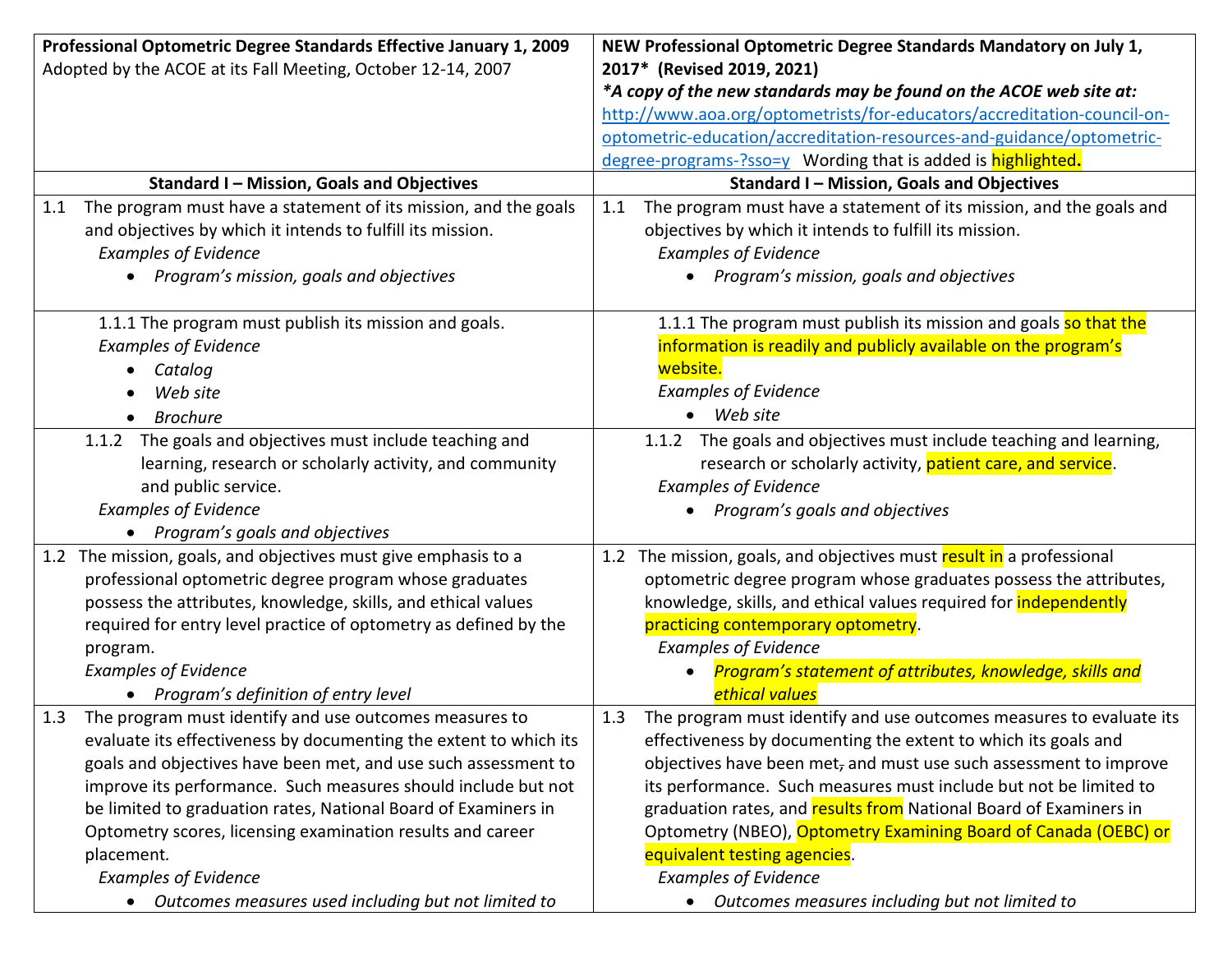| <b>NBEO</b> scores<br>$\circ$<br>Licensing examination results<br>$\circ$<br>Career placement<br>$\circ$<br>Analysis of outcomes measure<br>Description of actions taken as a result of analysis                                                                                                                                                          | <b>Graduation rate</b><br><b>NBEO</b> passage rates for all first-time takers<br>OEBC passage rates for all first-time takers<br>Licensing examination results<br>$\circ$<br>Career Placement, <i>i.e. proportion of graduates</i><br>employed, enrolled in a residency, or pursuing further<br>education in optometry or a related field<br>Analysis of outcomes measure<br>Description of actions taken as a result of analysis                                                                                                                                                                                                                                                                          |
|-----------------------------------------------------------------------------------------------------------------------------------------------------------------------------------------------------------------------------------------------------------------------------------------------------------------------------------------------------------|------------------------------------------------------------------------------------------------------------------------------------------------------------------------------------------------------------------------------------------------------------------------------------------------------------------------------------------------------------------------------------------------------------------------------------------------------------------------------------------------------------------------------------------------------------------------------------------------------------------------------------------------------------------------------------------------------------|
|                                                                                                                                                                                                                                                                                                                                                           | NEW 1.3.1 Within six years of initial matriculation, at least 80% of entering<br>students must be (1) licensed to practice optometry, or (2) pass all three<br>parts of the NBEO or (3) pass the equivalent Canadian registration<br>examination.                                                                                                                                                                                                                                                                                                                                                                                                                                                          |
|                                                                                                                                                                                                                                                                                                                                                           | <b>Examples of Evidence</b><br>Outcomes measures used including but not limited to<br>o NBEO passage rates<br><b>NBEO</b> ultimate pass rates for entering cohorts<br><b>OEBC</b> passage rates<br><b>Licensing examination results</b><br>Licensure data on graduates<br>Career placement<br><b>Analysis of outcomes measure</b><br>○ <b>Description of actions taken as a result of analysis</b>                                                                                                                                                                                                                                                                                                         |
| The program must publish current and reliable information on its<br>1.4<br>performance, including student achievement, as defined by the<br>program.<br><b>Examples of Evidence</b><br>Published performance measures<br><b>NBEO</b> scores<br>$\circ$<br><b>Graduation rates</b><br>Placement in residencies<br>$\circ$<br>Competitive awards<br>$\circ$ | The program must publish on its website current and reliable<br>1.4<br>information on its performance with respect to student achievement.<br>Data must include, but need not be limited to: graduation rates;<br>attrition rates; annual institutional pass rates for all first-time takers of<br>NBEO parts I, II, and III and the ultimate passage rate for each cohort<br>graduating within each of the three previous academic years, or pass<br>rates on OEBC or equivalent examinations.<br><b>Examples of Evidence</b><br>• Published performance measures<br>$\circ$ Graduation rate, i.e. four and five year program<br>completion rates for each of the three most recent<br>graduating classes |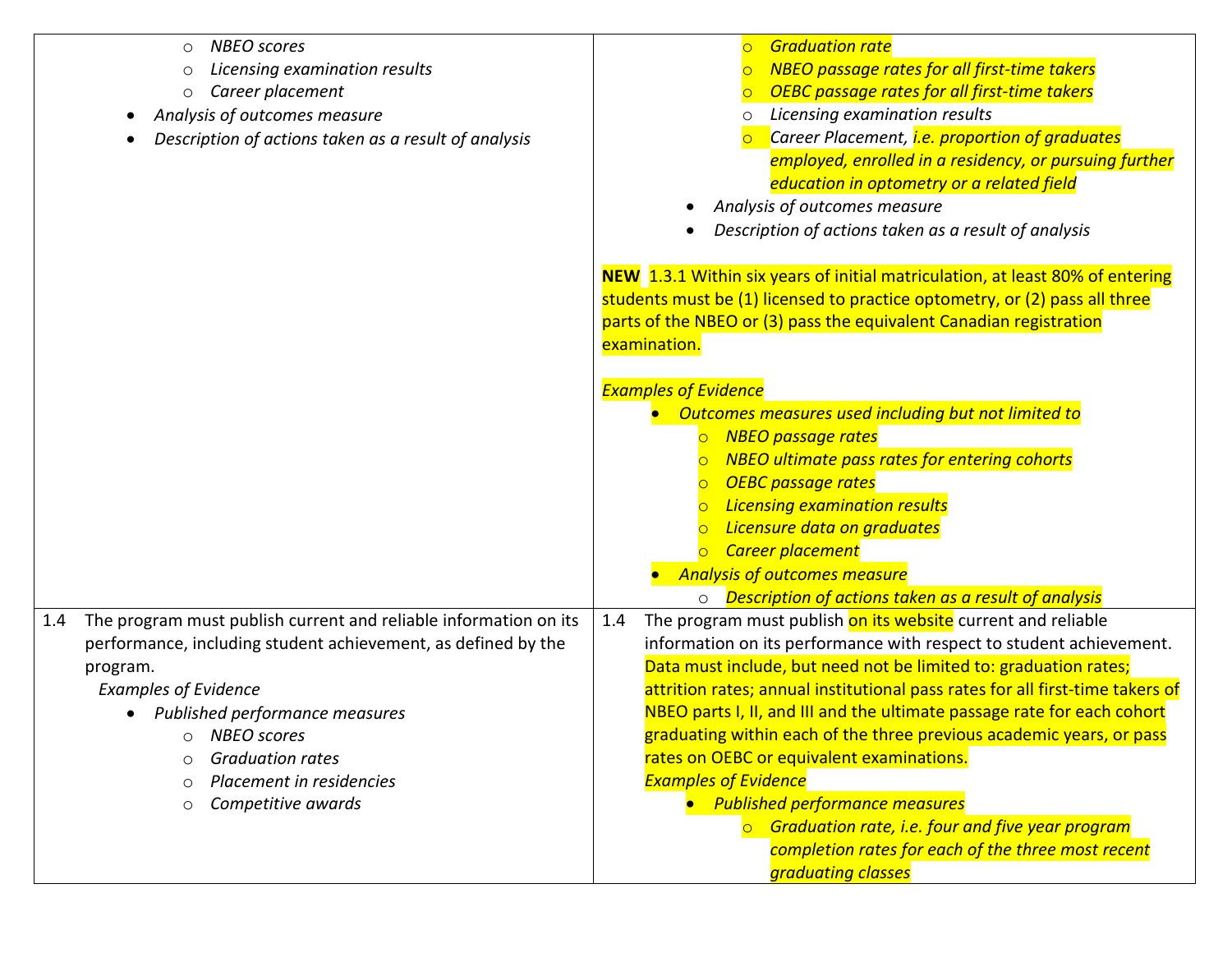|     |                                                                                                                                                                                                                                                                                                                                                                                                                                     |     | Attrition rates for each of the three most recent<br>academic years, i.e. proportion of students leaving the<br>program for academic or other reasons<br>$\circ$ First time pass rate for each part of the NBEO exam<br>and ultimate pass rate for each cohort graduating<br>within each of the three previous academic years<br>Career placement<br>$\circ$                                                                                                                      |
|-----|-------------------------------------------------------------------------------------------------------------------------------------------------------------------------------------------------------------------------------------------------------------------------------------------------------------------------------------------------------------------------------------------------------------------------------------|-----|-----------------------------------------------------------------------------------------------------------------------------------------------------------------------------------------------------------------------------------------------------------------------------------------------------------------------------------------------------------------------------------------------------------------------------------------------------------------------------------|
| 1.5 | As part of its ongoing process of planning and self-study, the<br>school or college must review on a regular basis its program<br>mission, goals, and objectives and revise them as necessary.<br><b>Examples of Evidence</b><br>Description of review process<br>Evidence of involvement of stakeholders<br>Supporting documents from review<br>Documents which show actions taken with regard to<br>mission, goals and objectives | 1.5 | The program must engage in an ongoing, systematic process of<br>planning and self-study and must review on a regular basis its program<br>mission, goals, and objectives and revise them as necessary.<br><b>Examples of Evidence</b><br>Description of review process<br>Evidence of involvement of stakeholders<br>Supporting documents from review, such as meeting agenda<br>or minutes<br>Documents which show actions taken with regard to mission,<br>goals and objectives |
|     | <b>Standard II - Curriculum</b>                                                                                                                                                                                                                                                                                                                                                                                                     |     | <b>Standard II - Curriculum</b>                                                                                                                                                                                                                                                                                                                                                                                                                                                   |
| 2.1 | The optometric curriculum must fulfill the intent of the mission<br>statement of the program to prepare graduates for entry level<br>practice as defined by the program.<br><b>Examples of Evidence</b><br>Definition of entry level<br>Copy of curriculum<br>Course learning objectives<br>Relevant educational outcome measures                                                                                                   | 2.1 | The optometric curriculum must fulfill the intent of the mission<br>statement of the program to prepare graduates to independently<br>practice contemporary optometry.<br><b>Examples of Evidence</b><br>Copy of curriculum<br>Curricular learning objectives<br><b>Clinical competencies</b><br>Course learning objectives<br>Relevant educational outcome measures                                                                                                              |
| 2.2 | The minimum length of the professional optometric curriculum<br>must be four academic years or its equivalent.<br><b>Examples of Evidence</b><br>Copy of curriculum                                                                                                                                                                                                                                                                 | 2.2 | The program must offer an optometric curriculum of at least four<br>academic years.<br><b>Examples of Evidence</b><br>Copy of curriculum                                                                                                                                                                                                                                                                                                                                          |
| 2.3 | Each student's achievement of curricular outcomes must be<br>assessed.<br><b>Examples of Evidence</b><br>Course examinations<br>Laboratory practicals<br><b>Clinical evaluations</b>                                                                                                                                                                                                                                                | 2.3 | Each student's achievement of curricular outcomes must be assessed.<br><b>Examples of Evidence</b><br>Course examinations<br>Laboratory practical examinations<br><b>Clinical evaluations</b><br>Pre- and post-clinical assessments (proficiency examinations)                                                                                                                                                                                                                    |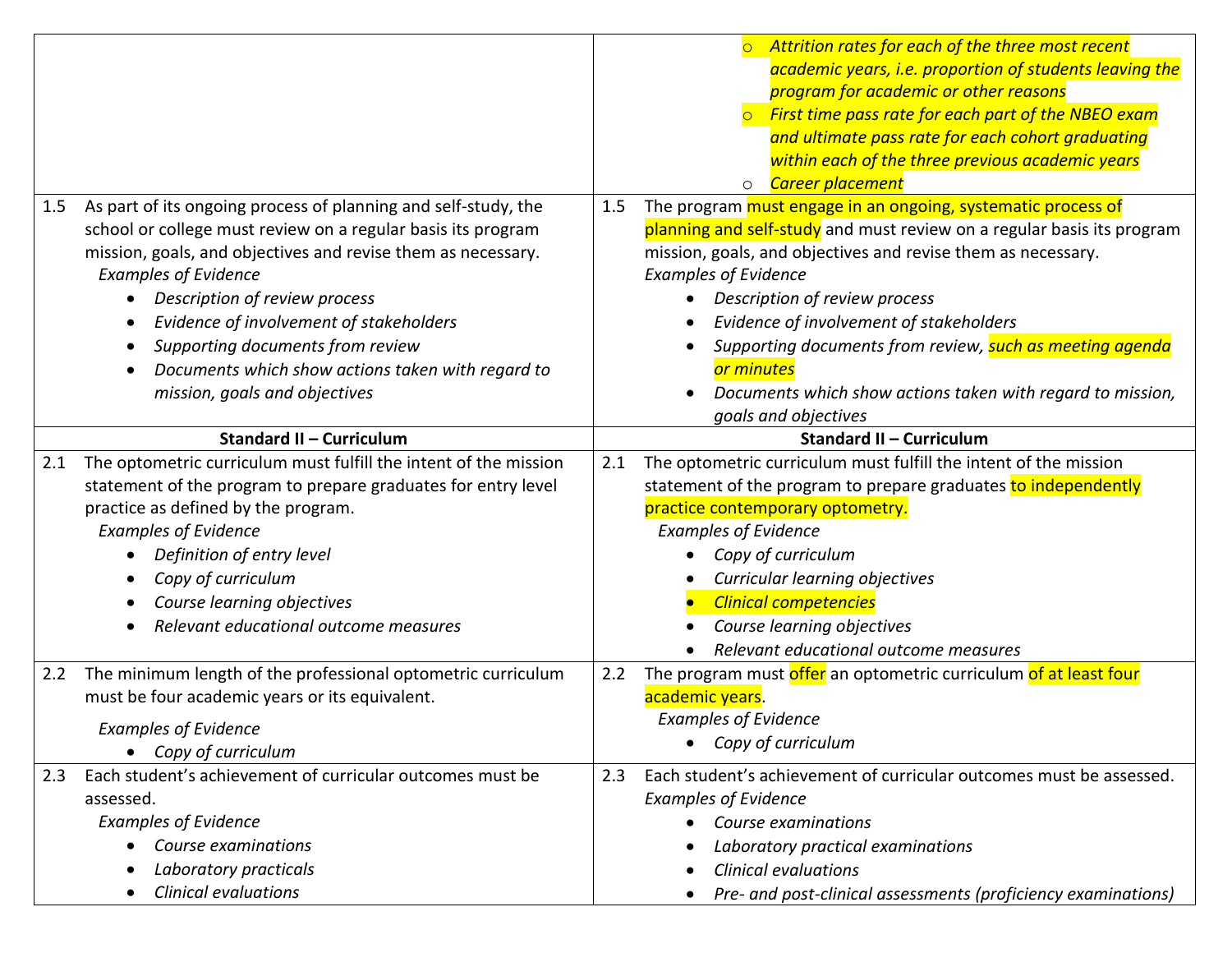| Pre- and post-clinical assessments (proficiency<br>examinations)<br>Course grades                                                                                                                                                                                                                                                                  | Course grades                                                                                                                                                                                                                                                                                                                                                                                                                                                                                                                                                                                                                                           |
|----------------------------------------------------------------------------------------------------------------------------------------------------------------------------------------------------------------------------------------------------------------------------------------------------------------------------------------------------|---------------------------------------------------------------------------------------------------------------------------------------------------------------------------------------------------------------------------------------------------------------------------------------------------------------------------------------------------------------------------------------------------------------------------------------------------------------------------------------------------------------------------------------------------------------------------------------------------------------------------------------------------------|
| The program must engage in periodic and systematic curricular<br>2.4<br>evaluations by students, faculty and administrators.<br><b>Examples of Evidence</b><br>Minutes of meetings in which curriculum is evaluated<br>Description of actions taken as a result of curricular<br>evaluations<br>Student assessment of courses and instruction      | The program must employ a curriculum management plan that<br>2.4<br>includes:<br>a. ongoing curriculum review and evaluation processes that include<br>input from faculty, students, administration and other<br>appropriate stakeholders; and<br>b. evaluation of all courses with respect to the defined objectives of<br>the program.<br><b>Examples of Evidence</b><br>Minutes of meetings in which curriculum is evaluated<br>Description of actions taken as a result of curricular<br>evaluations<br>Student assessment of courses and instruction<br><b>Defined program competencies</b><br><b>Course syllabi including learning objectives</b> |
| If instruction in the optometric program is shared with another<br>2.5<br>program or institution, the optometric program must retain<br>primary responsibility for its curriculum.<br><b>Examples of Evidence</b><br>Documents delineating responsibilities in shared<br>programs                                                                  | If instruction in the optometric program is shared with another<br>2.5<br>program or institution, the optometric program must demonstrate<br>primary administrative responsibility for the creation, supervision and<br>implementation of its curriculum.<br><b>Examples of Evidence</b><br>Documents delineating responsibilities in shared programs                                                                                                                                                                                                                                                                                                   |
| Basic science instruction must provide a foundation of knowledge<br>2.6<br>in physical, biological and behavioral sciences essential for clinical<br>optometric care.<br><b>Examples of Evidence</b><br>Copy of curriculum<br>Results from Part 1 of NBEO<br>Outcome assessment relative to curricular objectives                                  | Basic science instruction must provide a foundation of knowledge in<br>2.6<br>physical, biomedical and behavioral sciences essential for clinical<br>optometric care.<br><b>Examples of Evidence</b><br>Copy of curriculum<br>Results from Part I of NBEO examinations<br><b>Results from OEBC examination</b><br>Outcome assessment relative to curricular objectives                                                                                                                                                                                                                                                                                  |
| Clinical instruction and practice must consist of didactic,<br>2.7<br>laboratory, and supervised clinical experience in the examination,<br>diagnosis, treatment, and management of patients.<br><b>Examples of Evidence</b><br>Copy of curriculum<br>Results from Part II and III of NBEO<br>Outcome assessment relative to curricular objectives | Clinical instruction and practice must consist of didactic, laboratory,<br>2.7<br>and supervised clinical experience in the examination, diagnosis,<br>treatment, and management of patients.<br><b>Examples of Evidence</b><br>Copy of curriculum<br>Results from Part II and III of NBEO<br>Results from OEBC                                                                                                                                                                                                                                                                                                                                         |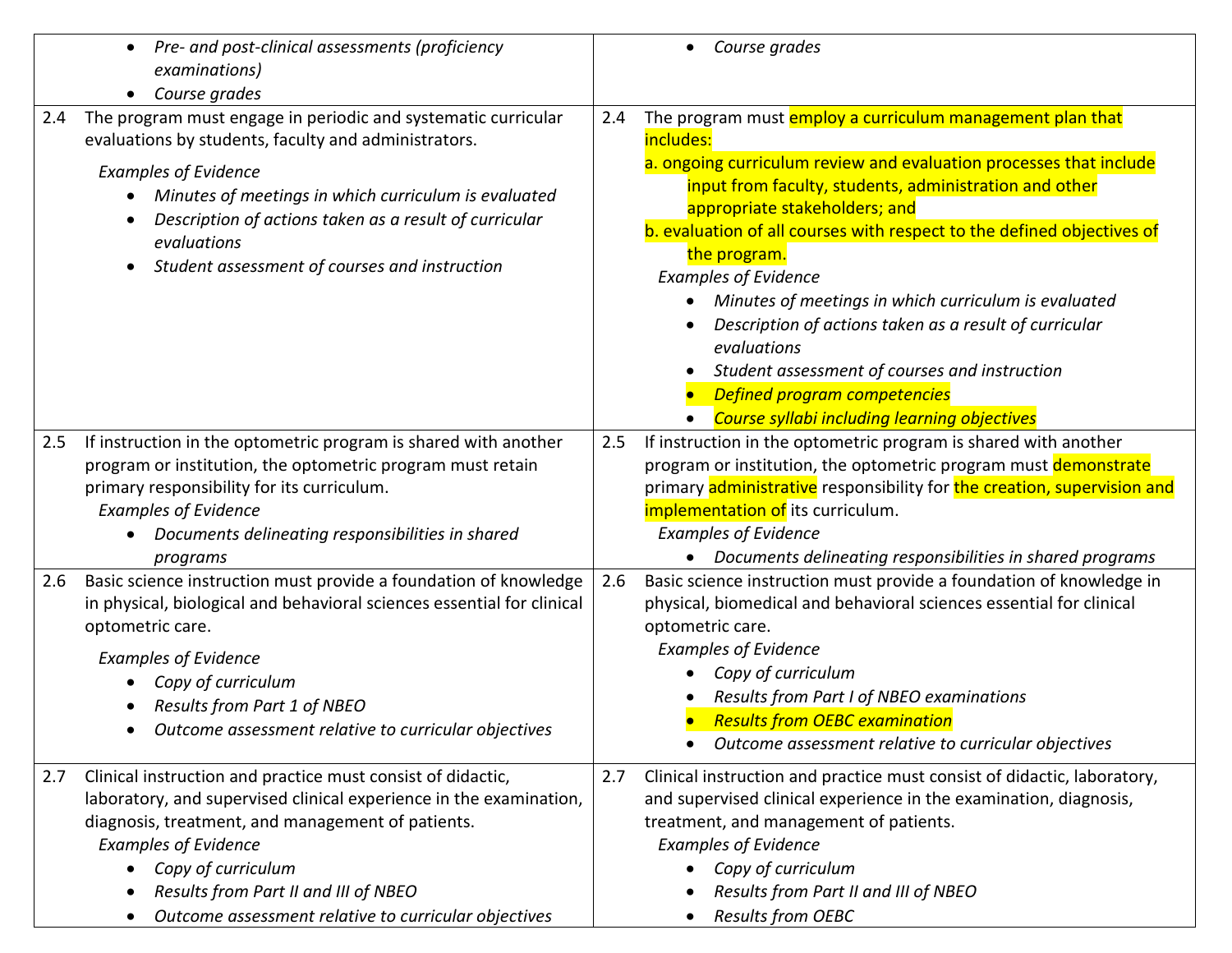|                                                                                                                                                                                                                                                                                                            | Outcome assessment relative to curricular objectives                                                                                                                                                                                                                                                                                                                                                                                                           |
|------------------------------------------------------------------------------------------------------------------------------------------------------------------------------------------------------------------------------------------------------------------------------------------------------------|----------------------------------------------------------------------------------------------------------------------------------------------------------------------------------------------------------------------------------------------------------------------------------------------------------------------------------------------------------------------------------------------------------------------------------------------------------------|
|                                                                                                                                                                                                                                                                                                            | NEW 2.7.1 Externship rotations must complement, but not<br>substitute for, the foundational clinical experiences that must<br>occur at sites described by Standard 8.1.1.<br><b>Examples of Evidence</b><br><b>Learning objectives of externship sites</b><br><b>Learning objectives of the core clinical experience</b>                                                                                                                                       |
| 2.8 The quantity, quality and variety of experiences in the supervised<br>care of patients must be sufficient to develop clinical competency<br>for entry level practice.<br><b>Examples of Evidence</b>                                                                                                   | The quantity, quality and variety of experiences in the supervised care<br>2.8<br>of patients must be sufficient to develop clinical competency to<br>independently practice contemporary optometry.                                                                                                                                                                                                                                                           |
| Description of clinical experience for each individual<br>student                                                                                                                                                                                                                                          | NEW 2.8.1 The number of patients seen, as well as diagnoses for each of<br>these patients, must be tracked and documented for each student. These                                                                                                                                                                                                                                                                                                              |
| Description of processes used to measure quantity,                                                                                                                                                                                                                                                         | data must distinguish between patient encounters experienced during vision                                                                                                                                                                                                                                                                                                                                                                                     |
| quality and variety of experiences                                                                                                                                                                                                                                                                         | screenings, encounters in which supervised patient care was provided by                                                                                                                                                                                                                                                                                                                                                                                        |
| Patient logs and an analysis                                                                                                                                                                                                                                                                               | one student, encounters in which supervised patient care was shared by                                                                                                                                                                                                                                                                                                                                                                                         |
| Student portfolio of clinical experience                                                                                                                                                                                                                                                                   | more than one student, and encounters in which the experience was by                                                                                                                                                                                                                                                                                                                                                                                           |
|                                                                                                                                                                                                                                                                                                            | observation only.                                                                                                                                                                                                                                                                                                                                                                                                                                              |
|                                                                                                                                                                                                                                                                                                            | <b>Examples of Evidence</b>                                                                                                                                                                                                                                                                                                                                                                                                                                    |
|                                                                                                                                                                                                                                                                                                            | Description of clinical experience for each individual student                                                                                                                                                                                                                                                                                                                                                                                                 |
|                                                                                                                                                                                                                                                                                                            | Description of processes used to measure quantity, quality and<br>variety of experiences                                                                                                                                                                                                                                                                                                                                                                       |
|                                                                                                                                                                                                                                                                                                            | Patient logs and an analysis of logs                                                                                                                                                                                                                                                                                                                                                                                                                           |
|                                                                                                                                                                                                                                                                                                            | Student portfolio of clinical experience                                                                                                                                                                                                                                                                                                                                                                                                                       |
| The program must establish a set of clinical competencies for<br>2.9<br>entry level practice and evaluate the student's attainment of<br>these competencies.<br><b>Examples of Evidence</b><br>Description of clinical competencies<br>Medical record review<br>Faculty evaluation of clinical performance | The program must establish a set of clinical competencies necessary<br>2.9<br>for the contemporary practice of optometry and evaluate the student's<br>attainment of these competencies.<br><b>Examples of Evidence</b><br>Description of clinical competencies<br><b>Completed</b> medical record reviews<br>Faculty evaluation of clinical performance<br><b>Referral letters and other communications</b><br><b>Course and clinical learning objectives</b> |
| pertinent history and problems presented by the patient.                                                                                                                                                                                                                                                   | pertinent history and problems presented by the patient.                                                                                                                                                                                                                                                                                                                                                                                                       |
| The graduate must be able to identify, record and analyze<br>2.9.1                                                                                                                                                                                                                                         | The graduate must be able to identify, record and analyze<br>2.9.1                                                                                                                                                                                                                                                                                                                                                                                             |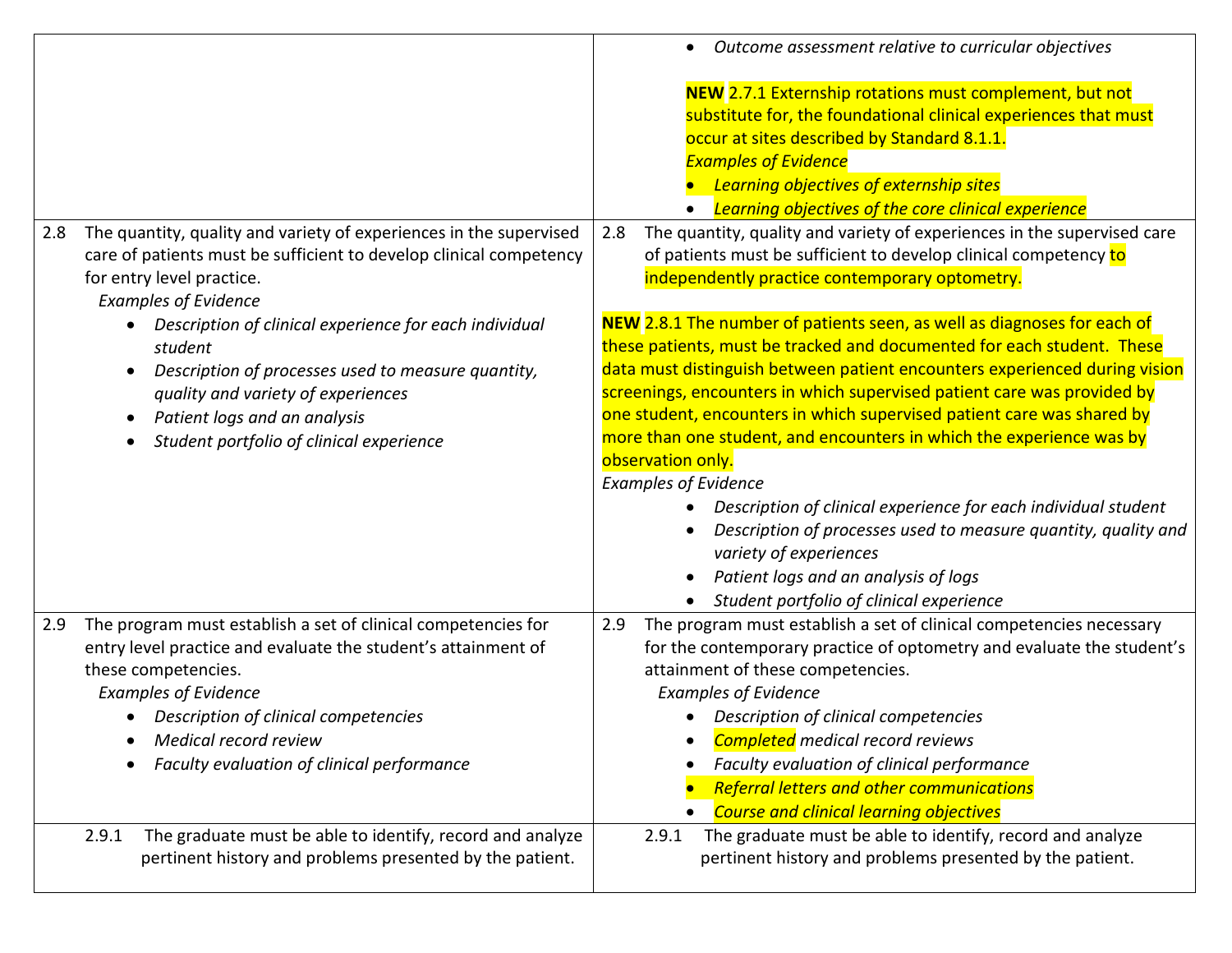| 2.9.2 | The graduate must be able to demonstrate the necessary<br>skills to examine and evaluate the patient to arrive at a<br>rational diagnosis.                                                |       | 2.9.2 The graduate must be able to examine and evaluate the patient<br>to arrive at an appropriate diagnosis.                                                                                                                                                                                                                                                                                                                                                                                              |
|-------|-------------------------------------------------------------------------------------------------------------------------------------------------------------------------------------------|-------|------------------------------------------------------------------------------------------------------------------------------------------------------------------------------------------------------------------------------------------------------------------------------------------------------------------------------------------------------------------------------------------------------------------------------------------------------------------------------------------------------------|
| 2.9.3 | The graduate must be able to formulate a treatment and<br>management plan and understand the implications of<br>various treatment and management options.                                 | 2.9.3 | The graduate must be able to formulate a rational treatment<br>and management plan and understand the implications of<br>various treatment and management options.                                                                                                                                                                                                                                                                                                                                         |
| 2.9.4 | The graduate must be able to provide preventive care,<br>patient education and counseling.                                                                                                | 2.9.4 | The graduate must be able to provide preventive care, patient<br>education and counseling.                                                                                                                                                                                                                                                                                                                                                                                                                 |
| 2.9.5 | The graduate must be able to recognize when it is<br>necessary to obtain a consultation and to coordinate care<br>provided by healthcare providers and/or other<br>professionals.         | 2.9.5 | The graduate must be able to use the knowledge of<br>optometry's role and the roles of other health professions to<br>appropriately assess and address the health care needs of the<br>patients and populations being served.<br>(version effective July 1, 2022) The graduate must be able to<br>use the knowledge of optometry's role and the roles of other<br>health professions to appropriately assess and address the<br>health care needs of the patients and diverse populations being<br>served. |
| 2.9.6 | The graduate must be able to demonstrate knowledge of<br>professional, ethical, legal, practice management, and<br>public health issues applicable to the delivery of<br>optometric care. | 2.9.6 | The graduate must be able to apply knowledge of professional,<br>ethical, legal, and public health principles to the delivery of<br>optometric care.<br>(version effective July 1, 2022) The graduate must be able to<br>apply knowledge of professional, ethical, legal, public health,<br>and diversity, equity, and inclusion principles to the delivery of<br>optometric care.                                                                                                                         |
| 2.9.7 | The graduate must be able to effectively communicate<br>orally and in writing with other professionals and patients.                                                                      |       | <b>NEW</b> 2.9.7 The graduate must be able to demonstrate understanding<br>of research principles and conduct in order to critically assess<br>the literature.                                                                                                                                                                                                                                                                                                                                             |
| 2.9.8 | The graduate must be able to demonstrate basic life<br>support skills for emergencies encountered in optometric<br>practice.                                                              |       | <b>Former 2.9.7</b> 2.9.8 The graduate must be able to effectively<br>communicate orally and in writing with other professionals and<br>patients.<br>(version effective July 1, 2022) The graduate must be able to                                                                                                                                                                                                                                                                                         |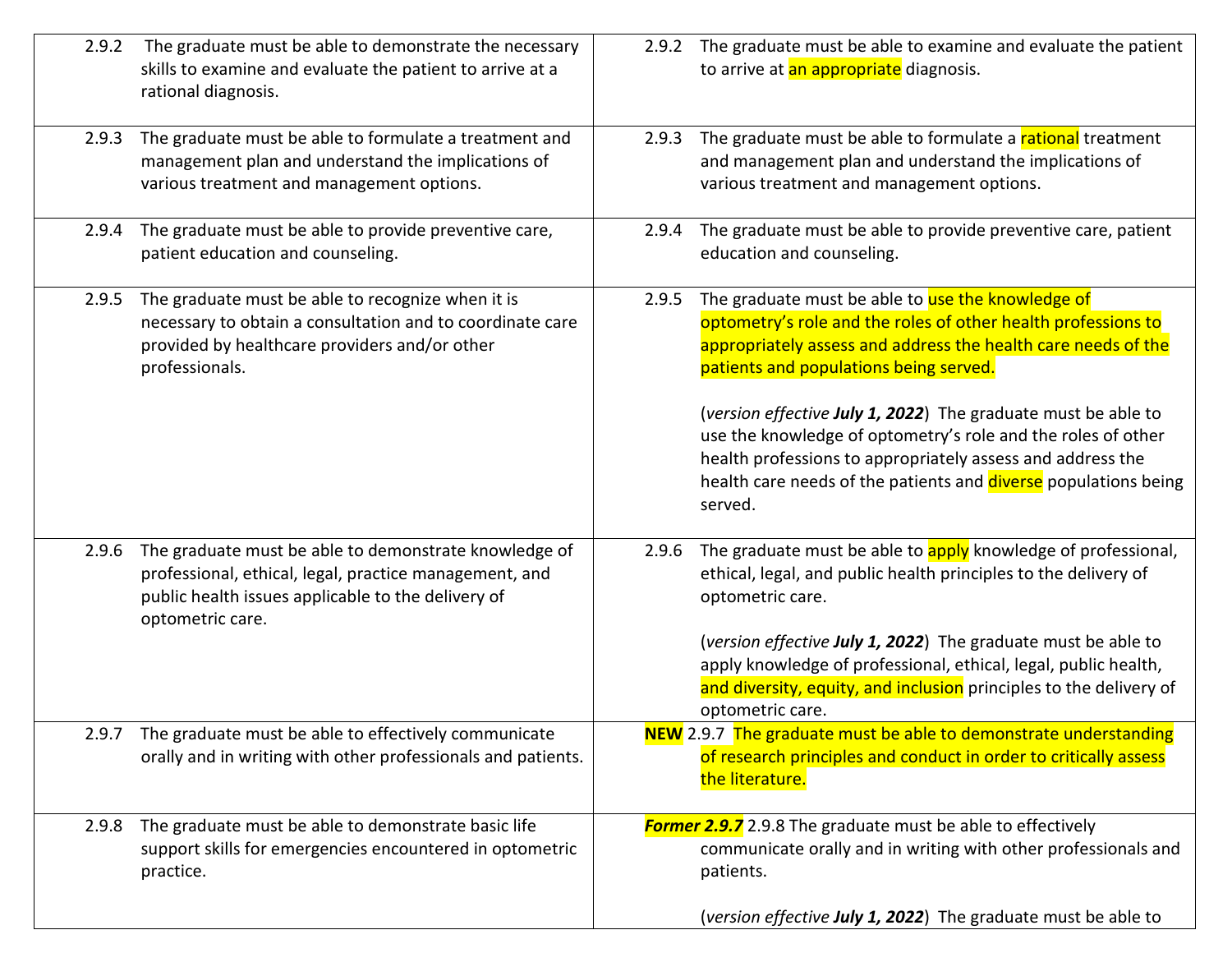|                                                                                                                                                                                                                                                                                                                                     | demonstrate effective and culturally competent<br>communications, both oral and written, with other<br>professionals and patients.<br><b>Former 2.9.8</b> 2.9.9 The graduate must be able to demonstrate basic<br>life support skills for emergencies encountered in optometric<br>practice.                                                                                                                                                     |
|-------------------------------------------------------------------------------------------------------------------------------------------------------------------------------------------------------------------------------------------------------------------------------------------------------------------------------------|--------------------------------------------------------------------------------------------------------------------------------------------------------------------------------------------------------------------------------------------------------------------------------------------------------------------------------------------------------------------------------------------------------------------------------------------------|
|                                                                                                                                                                                                                                                                                                                                     | 2.9.10 The graduate must demonstrate an understanding of<br><b>NEW</b><br>the basic principles and philosophy of optometric practice<br>management.                                                                                                                                                                                                                                                                                              |
| 2.10 There must be written and signed affiliation agreements between<br>the program and its clinical affiliates or externship sites that<br>define, at a minimum, the responsibilities of each party related to<br>the educational program for optometry students.<br><b>Examples of Evidence</b><br>Copy of affiliation agreements | 2.10 There must be written and signed affiliation agreements between the<br>program and its externship sites that define, at a minimum, the<br>responsibilities of each party related to the educational program for<br>optometry students.<br><b>Examples of Evidence</b><br>• Copy of affiliation agreements                                                                                                                                   |
| 2.10.1 The program must establish criteria for the selection of<br>clinical affiliates or externship sites.<br><b>Examples of Evidence</b><br>Copy of criteria for selection<br>Copy of site selection procedure                                                                                                                    | 2.10.1 The program must establish and adhere to criteria for the<br>selection of externship sites. These criteria must address at a<br>minimum:<br>• Space and equipment<br>• Qualifications of supervising faculty<br>• Clinical privileges of supervising faculty where applicable<br>• Clinical practice guidelines employed at the site<br><b>Examples of Evidence</b><br>Copy of criteria for selection<br>Copy of site selection procedure |
| 2.10.2 The program must use a monitoring system to assure that<br>clinical affiliates or externship sites are providing clinical<br>experiences that meet the program's mission, goals, and<br>objectives                                                                                                                           | 2.10.2 The program must monitor externship sites to ensure they are<br>providing clinical experiences that meet the program's mission,<br>goals, and objectives                                                                                                                                                                                                                                                                                  |
| <b>Examples of Evidence</b><br>Description of monitoring procedure<br>Student assessments of externship sites<br>Administrative structure to monitor sites                                                                                                                                                                          | NEW 2.10.2.1 Each site must be visited by personnel designated<br>by the program within one year of placement of the first<br>extern(s) and thereafter on a periodic basis.                                                                                                                                                                                                                                                                      |
| Analysis of clinical experience provided at sites                                                                                                                                                                                                                                                                                   | NEW 2.10.2.2 Program approved learning objectives must be<br>established for all externship sites, and student<br>performance must be evaluated using these objectives.                                                                                                                                                                                                                                                                          |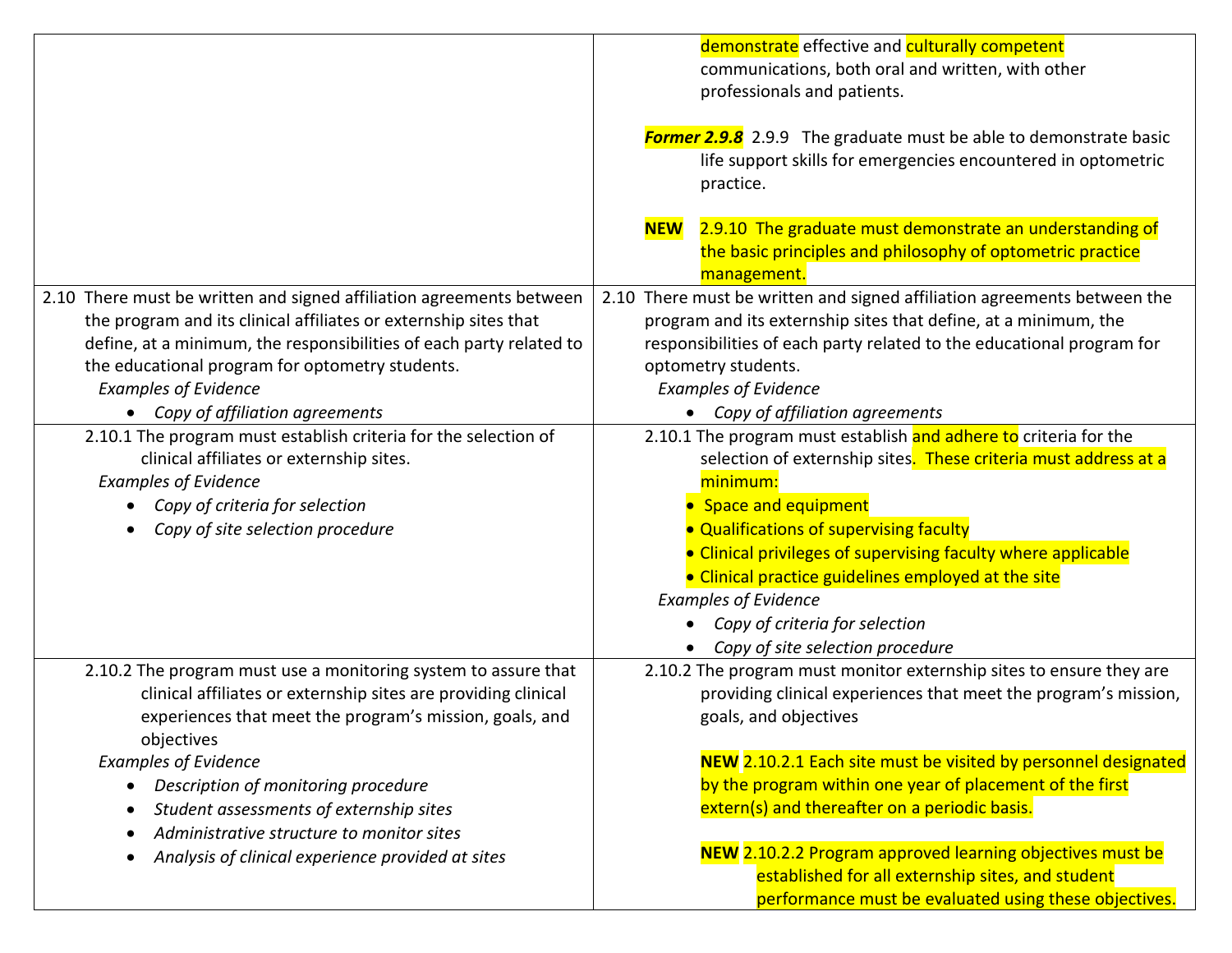|                                                                                                                            | <b>Examples of Evidence</b>                                                             |
|----------------------------------------------------------------------------------------------------------------------------|-----------------------------------------------------------------------------------------|
|                                                                                                                            | Description of monitoring procedure                                                     |
|                                                                                                                            | Student assessments of externship sites                                                 |
|                                                                                                                            | Administrative structure to monitor sites                                               |
|                                                                                                                            | Analysis of clinical experience provided at sites                                       |
| 2.10.3 The program must provide educational direction to the                                                               | 2.10.3 The program must provide educational direction, including                        |
| externship and affiliated sites.                                                                                           | orientation, training and development, to the externship sites.                         |
| <b>Examples of Evidence</b>                                                                                                | <b>Examples of Evidence</b>                                                             |
| • Externship manual                                                                                                        | • Externship manual                                                                     |
| Description of in-service programs, training and other                                                                     | Description of in-service programs, training and other                                  |
| educational guidance provided to externships                                                                               | educational guidance provided to externships                                            |
| <b>Standard III - Research and Scholarly Activity</b>                                                                      | <b>Standard III - Research and Scholarly Activity</b>                                   |
| 3.1 The program must support, encourage and maintain research and                                                          | The program must support, encourage and maintain research and<br>3.1                    |
| scholarly activity.                                                                                                        | scholarly activity.                                                                     |
| <b>Examples of Evidence</b>                                                                                                | <b>Examples of Evidence</b>                                                             |
| Policies that encourage research and scholarly activity                                                                    | Policies that encourage research and scholarly activity                                 |
| <b>Financial support</b>                                                                                                   | <b>Financial support</b>                                                                |
| Internal grant programs                                                                                                    | Internal grant programs                                                                 |
| Description of research facilities                                                                                         | Description of research facilities                                                      |
| List of faculty publications                                                                                               | List of faculty publications                                                            |
| List of current grants and contracts                                                                                       | List of current grants and contracts                                                    |
| Program infrastructure support (e.g. grant writing,<br>$\bullet$                                                           | Program infrastructure support (e.g. grant writing,                                     |
| biostatistics, graphics, technology)                                                                                       | biostatistics, graphics, technology)                                                    |
| Mentoring and training opportunities                                                                                       | Mentoring and training opportunities                                                    |
|                                                                                                                            |                                                                                         |
|                                                                                                                            |                                                                                         |
|                                                                                                                            | NEW 3.2 The program must provide opportunities for students to                          |
|                                                                                                                            | participate in research and other scholarly activities mentored by faculty.             |
|                                                                                                                            | <b>Examples of Evidence</b>                                                             |
|                                                                                                                            | <b>Relevant course syllabi</b>                                                          |
|                                                                                                                            | Samples of research projects in which students participated                             |
|                                                                                                                            | Samples of other scholarly activities in which students                                 |
|                                                                                                                            | participated                                                                            |
| Standard IV - Governance, Regional Accreditation, Administration<br>and Finances                                           | Standard IV - Governance, Regional Accreditation, Administration and<br><b>Finances</b> |
|                                                                                                                            | The doctor of optometry program must be offered by an autonomous<br>4.1                 |
| The governance structure of the program must clearly assign<br>4.1<br>authority and responsibility for the formulation and | unit organized as a school or college of optometry (within a university                 |
|                                                                                                                            | or as an independent entity.) This includes autonomy to manage the                      |
|                                                                                                                            |                                                                                         |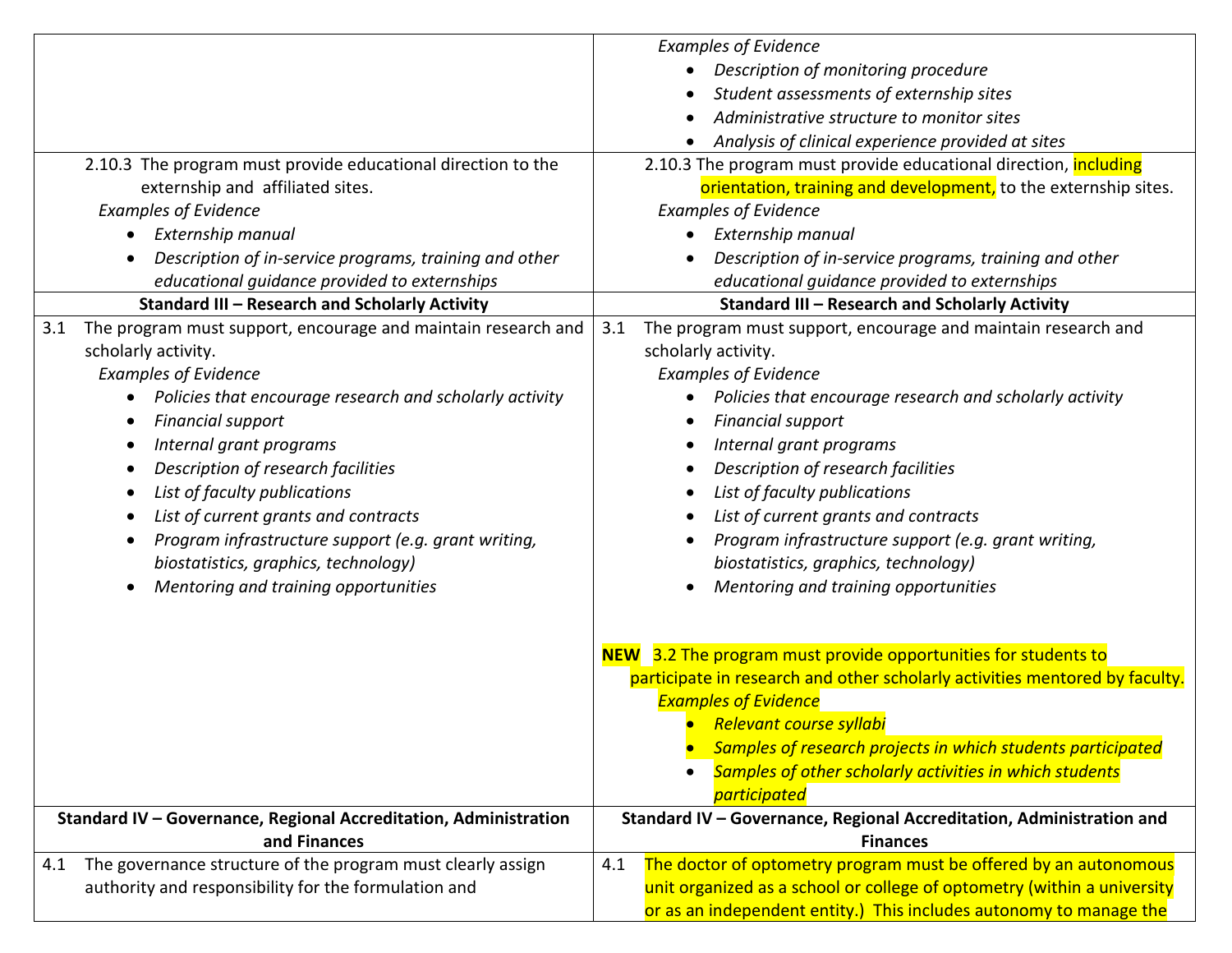| implementation of policies that enable the program to fulfill its  | professional program within published policies and procedures, as well       |
|--------------------------------------------------------------------|------------------------------------------------------------------------------|
| mission.                                                           | as applicable state and federal regulations.                                 |
| <b>Examples of Evidence</b>                                        | <b>Examples of Evidence</b>                                                  |
| Appointment letter<br>$\bullet$                                    | Appointment letter <mark>for program's chief executive officer</mark>        |
| <b>Board of Trustees policies</b><br>$\bullet$                     | <b>Board of Trustees policies</b>                                            |
| Administrative policies<br>٠                                       | Administrative policies                                                      |
| <b>Organizational Chart</b><br>٠                                   | <b>Organizational Chart</b>                                                  |
| Position descriptions of key administrators                        | Position descriptions of key administrators                                  |
| 4.1.1 There must be policies concerning governance issues          | The program must adhere to written policies, including, but not<br>4.1.1     |
| including, but not limited to, conflict of interest, due           | limited to, conflict of interest, due process, disclosure, non-              |
| process, disclosure, non-discrimination, confidentiality of        | discrimination, confidentiality of records and fiscal                        |
| records and fiscal accountability.                                 | accountability.                                                              |
| <b>Examples of Evidence</b>                                        | <b>Examples of Evidence</b>                                                  |
| <b>Board of Trustees Policies</b><br>$\bullet$                     | <b>Board of Trustees Policies</b>                                            |
| Administrative policies                                            | Administrative policies                                                      |
| 4.1.2 The program must be conducted and organized in such a        | The program must be conducted and organized in such a way as<br>4.1.2        |
| way as to facilitate open communication among                      | to facilitate open communication among administrators,                       |
| administrators, faculty, students, staff and other                 | faculty, students, staff and other constituencies.                           |
| constituencies.                                                    | <b>Examples of Evidence</b>                                                  |
| <b>Examples of Evidence</b>                                        | Program bylaws                                                               |
| Program bylaws                                                     | Organizational chart                                                         |
| Organizational chart<br>٠                                          | Surveys of constituents                                                      |
| Surveys of constituents                                            | Communications among constituents                                            |
| Communications among constituents                                  | <b>Meeting minutes</b>                                                       |
|                                                                    | <b>Electronic communications</b>                                             |
| The institutional structure must clearly assign authority<br>4.1.3 | The institutional structure must clearly assign authority and<br>4.1.3       |
| and responsibility for the hiring, evaluation, retention and       | responsibility for the hiring, on-going evaluation, retention and            |
| discharge of the program's chief executive officer.                | discharge of the program's chief executive officer.                          |
| <b>Examples of Evidence</b>                                        | <b>Examples of Evidence</b>                                                  |
| <b>Board of Trustees policies</b>                                  | <b>Board of Trustees policies</b>                                            |
| Appointment letter                                                 | Appointment letter                                                           |
| Organizational chart<br>٠                                          | Organizational chart                                                         |
| Governance policies                                                | Governance policies                                                          |
| Evaluation instrument or procedures<br>$\bullet$                   | Evaluation instrument or procedures                                          |
| 4.2<br>The program must be conducted at an institution that is     | The program must be conducted at an institution that is accredited by<br>4.2 |
| accredited by a regional accrediting body recognized by the U.S.   | a regional accrediting body recognized by the U.S. Department of             |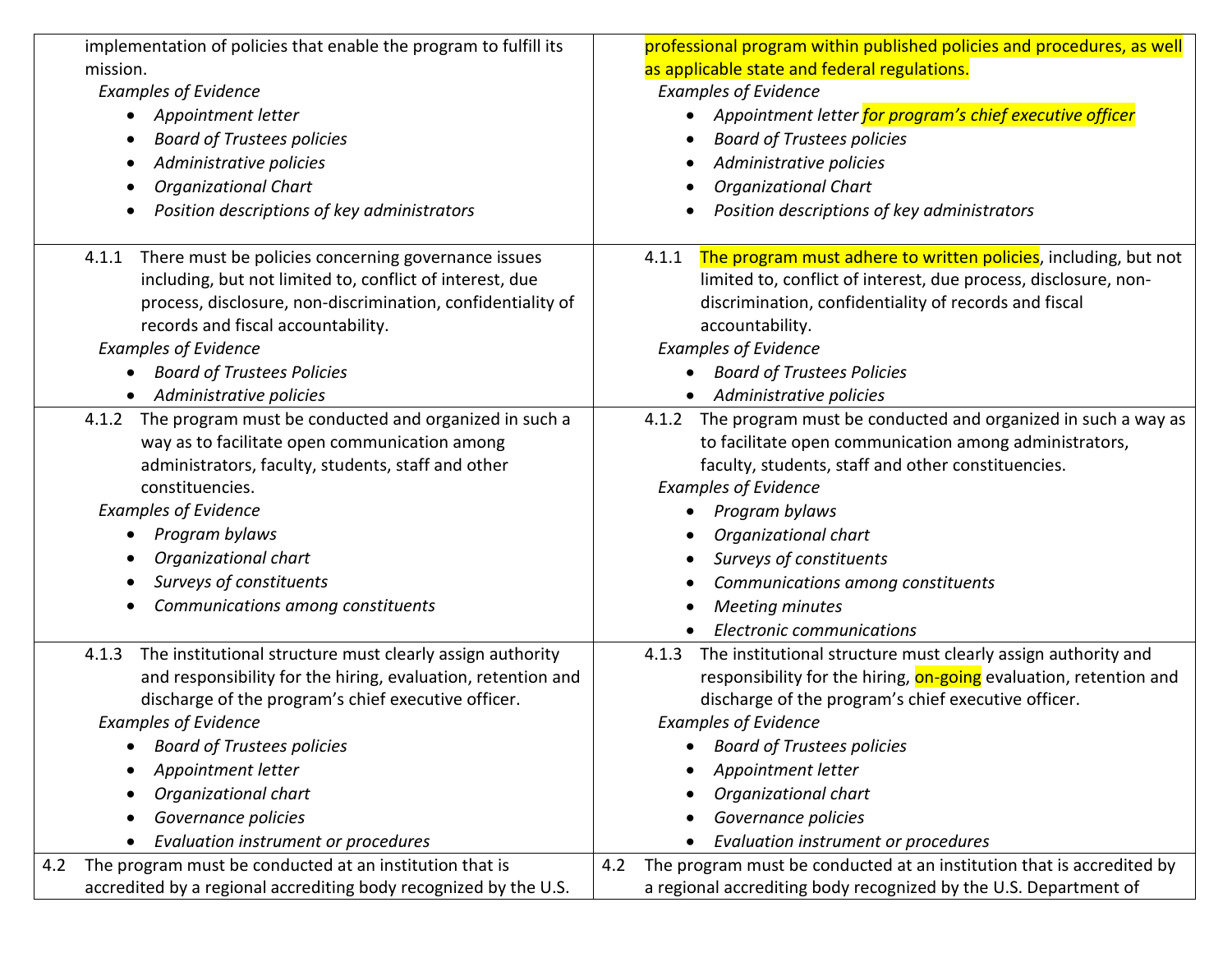|     | Department of Education or is recognized by another authority      |     | Education or is recognized by a provincial ministry of education in    |
|-----|--------------------------------------------------------------------|-----|------------------------------------------------------------------------|
|     | deemed appropriate by the Council.                                 |     | Canada.                                                                |
|     | <b>Examples of Evidence</b>                                        |     | <b>Examples of Evidence</b>                                            |
|     | Letter of institutional accreditation                              |     | Letter of institutional accreditation                                  |
|     | Institutional accreditation report                                 |     | Institutional accreditation report                                     |
| 4.3 | The program's chief executive officer or chief academic officer    | 4.3 | The program's chief executive officer or chief academic officer must   |
|     | must have a professional optometric degree, and both must be       |     | have a professional optometric degree, and both must be qualified by   |
|     | qualified to provide leadership in optometric education, scholarly |     | education, training and experience to provide leadership in optometric |
|     | activity, and patient care.                                        |     | education, scholarly activity, and patient care.                       |
|     | <b>Examples of Evidence</b>                                        |     | <b>Examples of Evidence</b>                                            |
|     | Curriculum vitae                                                   |     | Curriculum vitae                                                       |
|     | Copy of transcript                                                 |     | Copy of transcript                                                     |
|     | Copy of diploma                                                    |     | Copy of diploma                                                        |
|     | Description of process to verify credentials                       |     | Description of process to verify credentials                           |
| 4.4 | The program's chief executive officer must have the authority      | 4.4 | There must be a clear definition of the chief executive officer's      |
|     | and responsibility for fiscal management of the program.           |     | authority and responsibility for the program.                          |
|     | <b>Examples of Evidence</b>                                        |     |                                                                        |
|     | <b>Position description</b>                                        |     | Former 4.4 4.4.1 The program's chief executive officer must have the   |
|     | Administrative policies                                            |     | authority and responsibility for fiscal management of the program.     |
|     |                                                                    |     | <b>Examples of Evidence</b>                                            |
|     |                                                                    |     | <b>Position description</b>                                            |
|     |                                                                    |     | Administrative policies                                                |
| 4.5 | There must be clearly defined reporting relationships,             | 4.5 | The program must utilize clearly defined reporting relationships,      |
|     | performance expectations, and assessment procedures for all        |     | performance expectations, and assessment procedures for all            |
|     | administrators.                                                    |     | administrators.                                                        |
|     | <b>Examples of Evidence</b>                                        |     | <b>Examples of Evidence</b>                                            |
|     | Organizational chart                                               |     | Organizational chart                                                   |
|     | Administrative policies                                            |     | Administrative policies                                                |
|     | Documentation or narrative describing performance and              |     | Documentation or narrative describing performance and                  |
|     | assessment procedures                                              |     | assessment procedures                                                  |
| 4.6 | The program must possess the financial resources required to       | 4.6 | The program must demonstrate that it possesses the financial           |
|     | develop and sustain the program on a continuing basis.             |     | resources required to develop and sustain the program on a continuing  |
|     | <b>Examples of Evidence</b>                                        |     | basis and to accomplish its mission, goals and objectives.             |
|     | • Applicable financial and/or budgetary documents                  |     | <b>Examples of Evidence</b>                                            |
|     | Analysis of historical financial resources                         |     | Applicable financial and/or budgetary documents                        |
|     | Projection of financial resources                                  |     | Analysis of historical financial resources                             |
|     |                                                                    |     | Projection of financial resources                                      |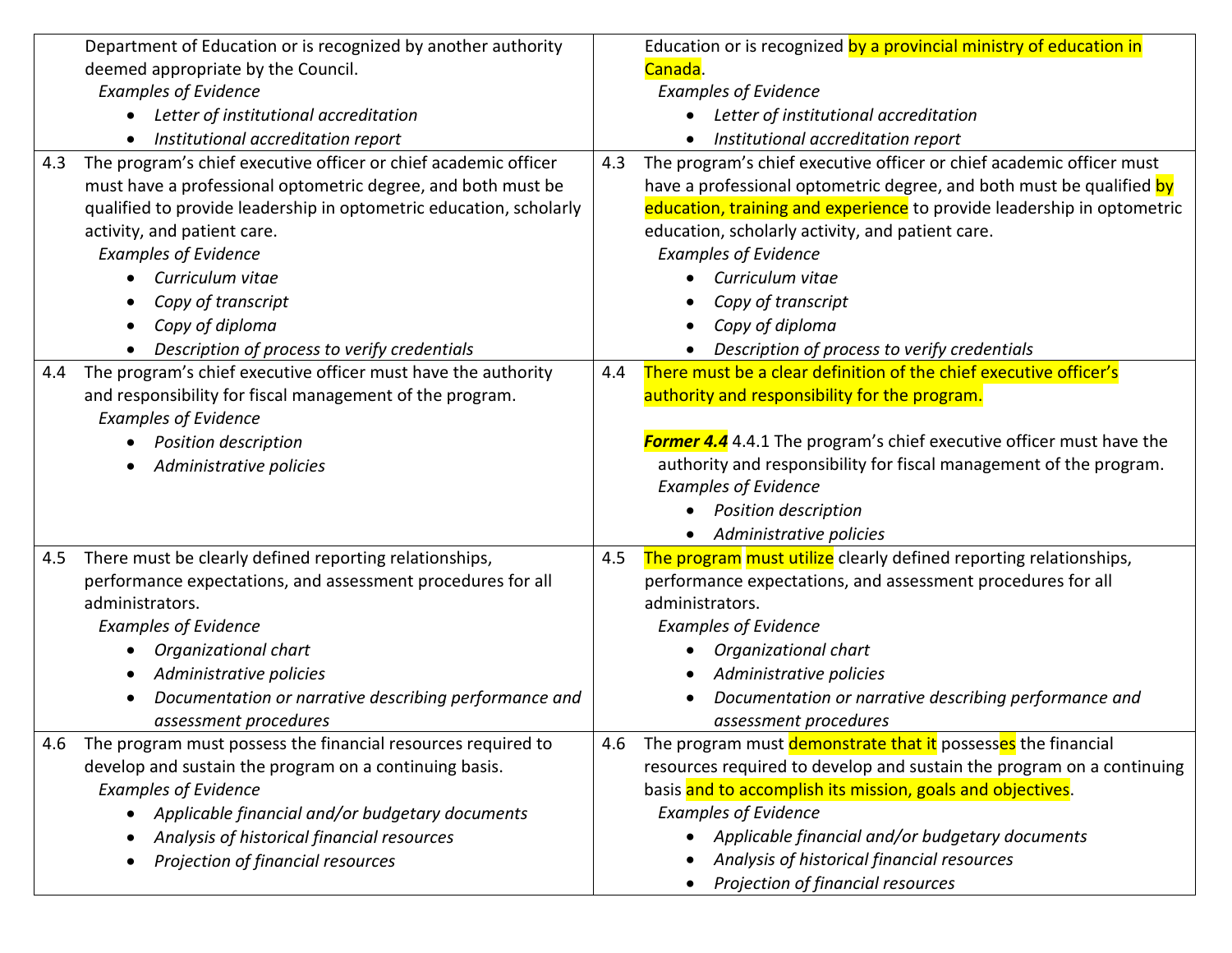| The program must utilize sound and generally accepted<br>4.6.1<br>financial management procedures to assure effective<br>monitoring, control and accountability of its fiscal<br>resources.<br><b>Examples of Evidence</b><br>Most recent audited financial statement<br>Administrative policies and procedures                                                                                                                                                                                                                                                                                                                                                                   | The program must utilize sound and generally accepted<br>4.6.1<br>financial management procedures to assure effective<br>monitoring, control and accountability of its fiscal resources.<br><b>Examples of Evidence</b><br>Most recent audited financial statement<br>Administrative policies and procedures                                                                                                                                                                                                                                                                                                                                                                                                                                                                      |
|-----------------------------------------------------------------------------------------------------------------------------------------------------------------------------------------------------------------------------------------------------------------------------------------------------------------------------------------------------------------------------------------------------------------------------------------------------------------------------------------------------------------------------------------------------------------------------------------------------------------------------------------------------------------------------------|-----------------------------------------------------------------------------------------------------------------------------------------------------------------------------------------------------------------------------------------------------------------------------------------------------------------------------------------------------------------------------------------------------------------------------------------------------------------------------------------------------------------------------------------------------------------------------------------------------------------------------------------------------------------------------------------------------------------------------------------------------------------------------------|
|                                                                                                                                                                                                                                                                                                                                                                                                                                                                                                                                                                                                                                                                                   | The program must ensure that support from outside entities does not<br>4.7<br>compromise the teaching, clinical or research components of the program.<br><b>Examples of Evidence</b><br><b>Written agreement(s)</b><br>Contracts between the institution/program and sponsor(s). (For<br>example: contract(s) agreement(s) related to facilities, funding,<br>faculty allocations, etc.)<br>Copies of institutional policies or procedures regarding commercial<br>sponsorship and conflicts of interest.                                                                                                                                                                                                                                                                        |
|                                                                                                                                                                                                                                                                                                                                                                                                                                                                                                                                                                                                                                                                                   | 4.7.1 The authority and responsibility for matters relating to<br>curriculum, student selection, faculty selection and<br>administration must rest within the program.                                                                                                                                                                                                                                                                                                                                                                                                                                                                                                                                                                                                            |
| <b>Standard V - Faculty</b>                                                                                                                                                                                                                                                                                                                                                                                                                                                                                                                                                                                                                                                       | <b>Standard V - Faculty</b>                                                                                                                                                                                                                                                                                                                                                                                                                                                                                                                                                                                                                                                                                                                                                       |
| The number and qualifications of faculty members must be<br>5.1<br>sufficient to meet the stated mission and goals of the program.<br><b>Examples of Evidence</b><br>Description of faculty rank classifications (i.e., associate,<br>assistant, professor, clinical associate, etc.) with<br>description of expected workload and expected<br>contributions.<br>Census of the faculty by classification<br>$\bullet$<br>Description of significant changes in faculty census and<br>student-faculty ratio over the accreditation period.<br>Workload formula and implementation grid by semester<br>(reference link to section 5.5)<br>List of faculty teaching responsibilities | The number, qualifications, expertise and experience of faculty<br>5.1<br>members must be sufficient to meet the stated mission and goals of<br>the program.<br><b>Examples of Evidence</b><br>Description of faculty rank classifications (i.e., associate,<br>$\bullet$<br>assistant, professor, clinical associate, etc.) with description of<br>expected workload and expected contributions.<br>Census of the faculty by classification<br>Description of significant changes in faculty census and<br>student-faculty ratio over the accreditation period.<br><b>Curricula vitae of faculty</b><br>Workload formula and implementation grid by semester<br>(demonstrating application of policy referenced in standard<br>5.5)<br>List of faculty teaching responsibilities |
| 5.1.1 Faculty members must hold an earned terminal degree or<br>first professional degree from an institution accredited by<br>a recognized agency or its foreign equivalent or have                                                                                                                                                                                                                                                                                                                                                                                                                                                                                              | 5.1.1 Faculty members must hold an earned terminal degree or first<br>professional degree from an institution accredited by a                                                                                                                                                                                                                                                                                                                                                                                                                                                                                                                                                                                                                                                     |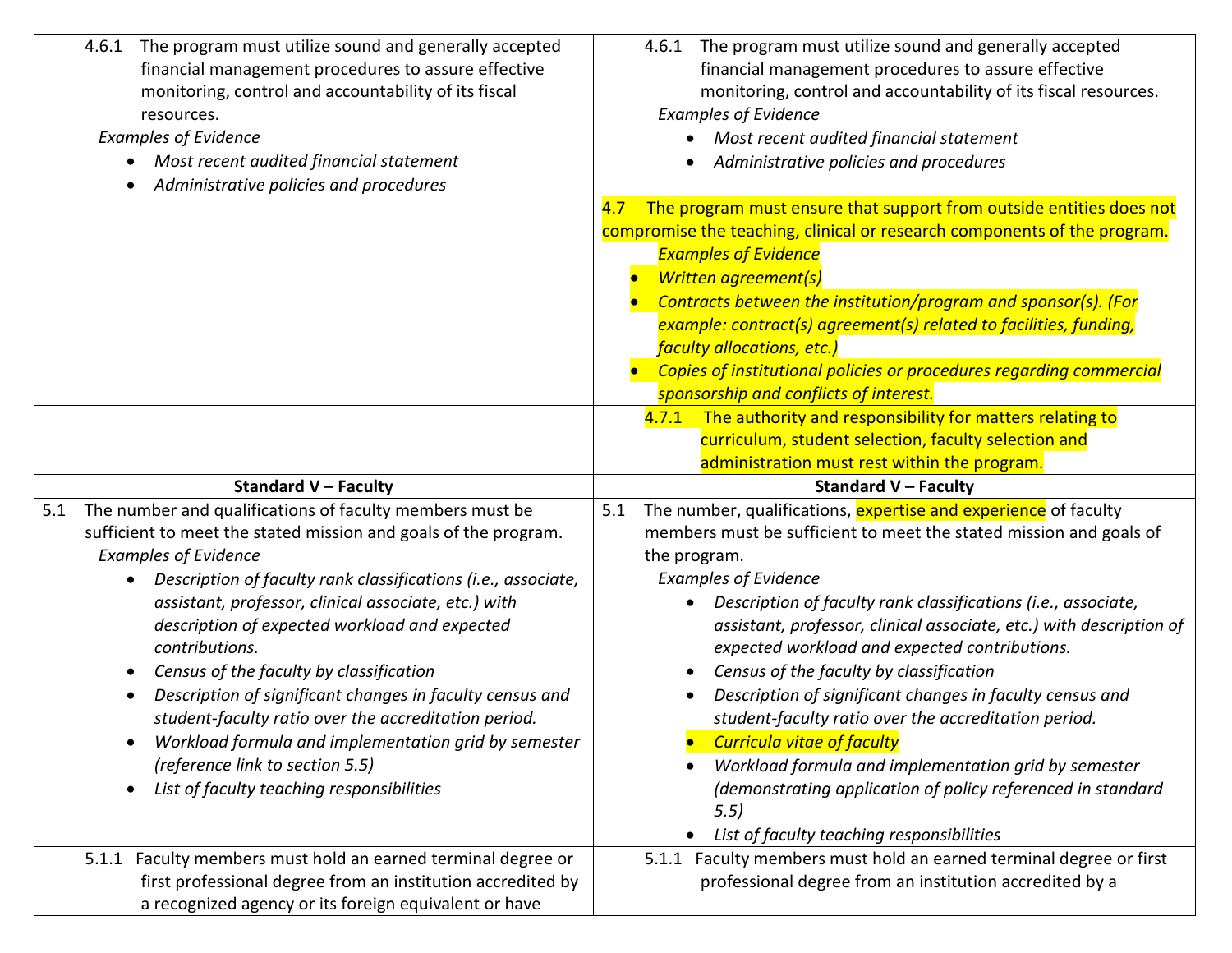|                                                         | certification or licensure related to their primary<br>instructional assignment.<br><b>Examples of Evidence</b><br>List of faculty members with abbreviated biographies<br>and teaching responsibilities<br>Copies of faculty CVs (on-site)<br>Description of process to verify faculty credentials                                                                                                                                                                                                                                                                                                                                                     |            | recognized agency or its foreign equivalent or have certification<br>or licensure related to their primary instructional assignment.<br><b>Examples of Evidence</b><br>List of faculty members with abbreviated biographies and<br>teaching responsibilities<br>Copies of faculty CVs (on-site)<br>Description of process to verify faculty credentials                                                                                                                                                                                                                                                                                                                                                                   |
|---------------------------------------------------------|---------------------------------------------------------------------------------------------------------------------------------------------------------------------------------------------------------------------------------------------------------------------------------------------------------------------------------------------------------------------------------------------------------------------------------------------------------------------------------------------------------------------------------------------------------------------------------------------------------------------------------------------------------|------------|---------------------------------------------------------------------------------------------------------------------------------------------------------------------------------------------------------------------------------------------------------------------------------------------------------------------------------------------------------------------------------------------------------------------------------------------------------------------------------------------------------------------------------------------------------------------------------------------------------------------------------------------------------------------------------------------------------------------------|
| 5.2<br>$\bullet$<br>$\bullet$<br>$\bullet$<br>$\bullet$ | A system must be in place to enable faculty participation in the<br>governance of the program.<br><b>Examples of Evidence</b><br>A list of faculty committees and membership<br>Schedule of faculty meetings in past two years<br>Minutes of faculty meetings in past two years (on-site)<br>Faculty charter, bylaws, contract, standard operating<br>procedure, etc.<br>Description of faculty committee structure, membership,<br>objectives, reporting procedures<br>Meeting schedules and minutes<br>Evidence of governance issues resolved or identified by<br>the faculty process (i.e. agendas, minutes, formal letters,<br>white papers, votes) | 5.2        | The program must demonstrate an effective mechanism for faculty<br>participation in decision-making related to the optometric education<br>program.<br><b>Examples of Evidence</b><br>A list of faculty committees and membership<br>Schedule of faculty meetings in past two years<br>Minutes of faculty meetings in past two years (on-site)<br>Faculty charter, bylaws, contract, standard operating<br>procedure, etc.<br>Description of faculty committee structure, membership,<br>objectives, reporting procedures<br>Meeting schedules and minutes<br>Evidence of governance issues resolved or identified by the<br>$\bullet$<br>faculty process (i.e. agendas, minutes, formal letters, white<br>papers, votes) |
| 5.3<br>5.4                                              | The faculty must be allocated adequate time and resources to<br>enhance their skills and leadership abilities in education, service,<br>research and scholarly activity.<br><b>Examples of Evidence</b><br>Description of how faculty workload is determined<br>Description of development programs<br>Sabbatical policies<br>Faculty technology support<br>Description of orientation and mentoring programs<br>The program must use a faculty evaluation process that                                                                                                                                                                                 | 5.3<br>5.4 | The program must allocate adequate time and resources for faculty to<br>enhance their skills and leadership abilities in education, service,<br>research and scholarly activity, and patient care.<br><b>Examples of Evidence</b><br>Description of how faculty workload is determined<br>Description of development programs<br>Sabbatical policies<br>Faculty technology support<br>Description of orientation and mentoring programs<br>The program must use a faculty evaluation process that establishes                                                                                                                                                                                                             |
| member.                                                 | establishes goals and assesses performance of each faculty<br><b>Examples of Evidence</b><br>Template of evaluation instruments                                                                                                                                                                                                                                                                                                                                                                                                                                                                                                                         |            | goals and assesses performance of each faculty member.<br><b>Examples of Evidence</b><br>Policy and procedure manuals<br>Template of evaluation instruments                                                                                                                                                                                                                                                                                                                                                                                                                                                                                                                                                               |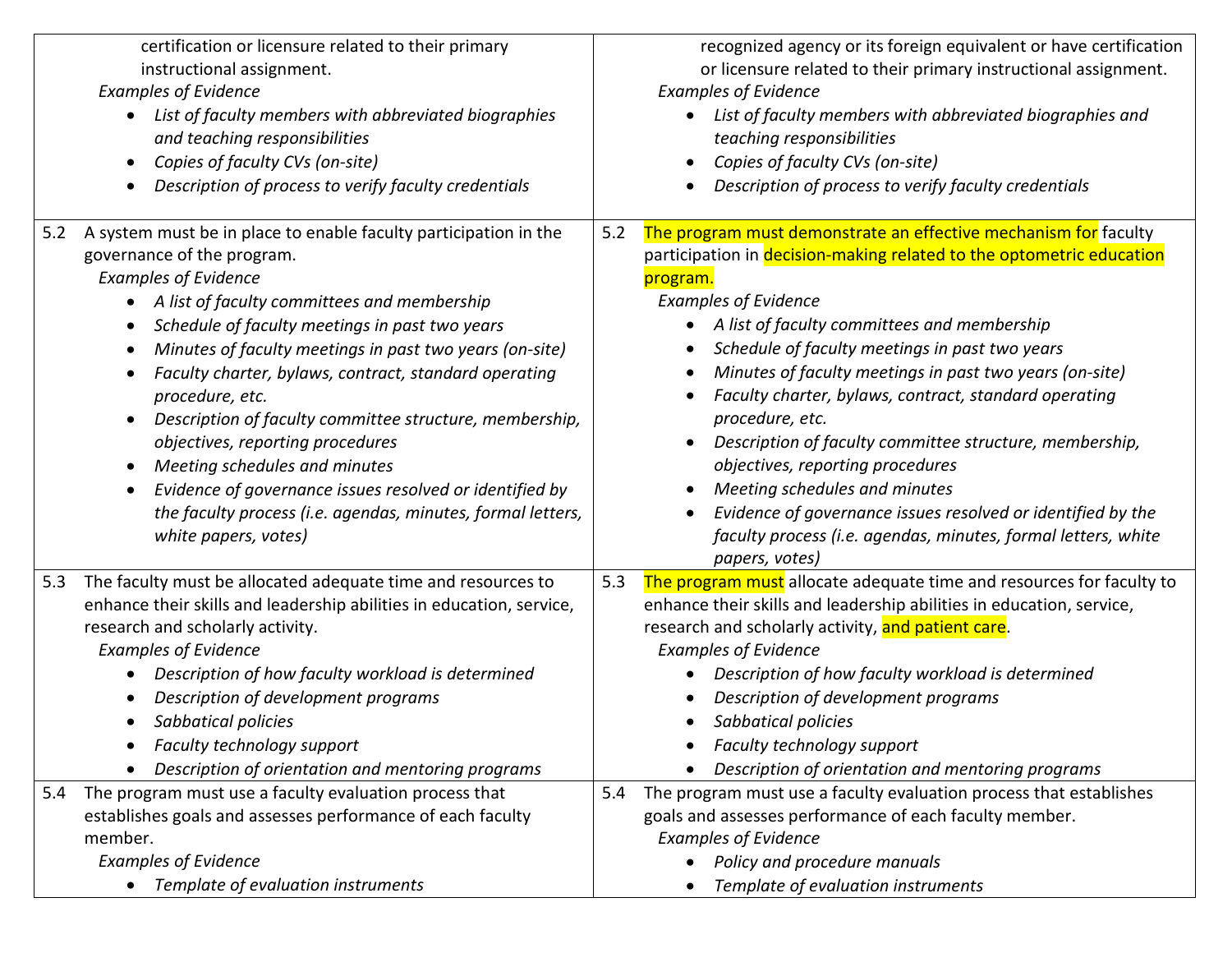| The program must follow published policies and procedures for faculty<br>5.5<br>recruitment and retention, promotion, tenure (where it exists),<br>academic assignments and responsibilities, sabbaticals, reporting<br>relationships, grievance, and benefits.<br><b>Examples of Evidence</b><br><b>Workload policy</b><br>Organizational chart<br>Procedure and policy manuals<br>NEW 5.6 The program must demonstrate its efforts to recruit a diverse<br>faculty.<br><b>Examples of Evidence</b><br>Announcement and publication of open positions<br><b>Recruitment plans</b>                                                                                       |
|--------------------------------------------------------------------------------------------------------------------------------------------------------------------------------------------------------------------------------------------------------------------------------------------------------------------------------------------------------------------------------------------------------------------------------------------------------------------------------------------------------------------------------------------------------------------------------------------------------------------------------------------------------------------------|
| <b>Standard VI - Students</b>                                                                                                                                                                                                                                                                                                                                                                                                                                                                                                                                                                                                                                            |
| The program must have a fair and impartial process that results in the<br>6.1<br>admission of students who possess the intelligence, integrity, and<br>maturity necessary for them to become competent doctors of<br>optometry.<br><b>Examples of Evidence</b><br>Historical admissions statistics including<br>$\circ$ Number of applicants<br>Profile of entering class with details on<br>$\circ$<br>Gender<br>п.<br>Academic ranking/attributes<br>• Average OAT scores<br>Average GPAs<br>Racial/ethnic information<br>Recruitment materials<br>Recruitment plan<br><b>Admission policy</b><br><b>Attrition rates</b><br><b>NBEO</b> results<br><b>OEBC</b> results |
|                                                                                                                                                                                                                                                                                                                                                                                                                                                                                                                                                                                                                                                                          |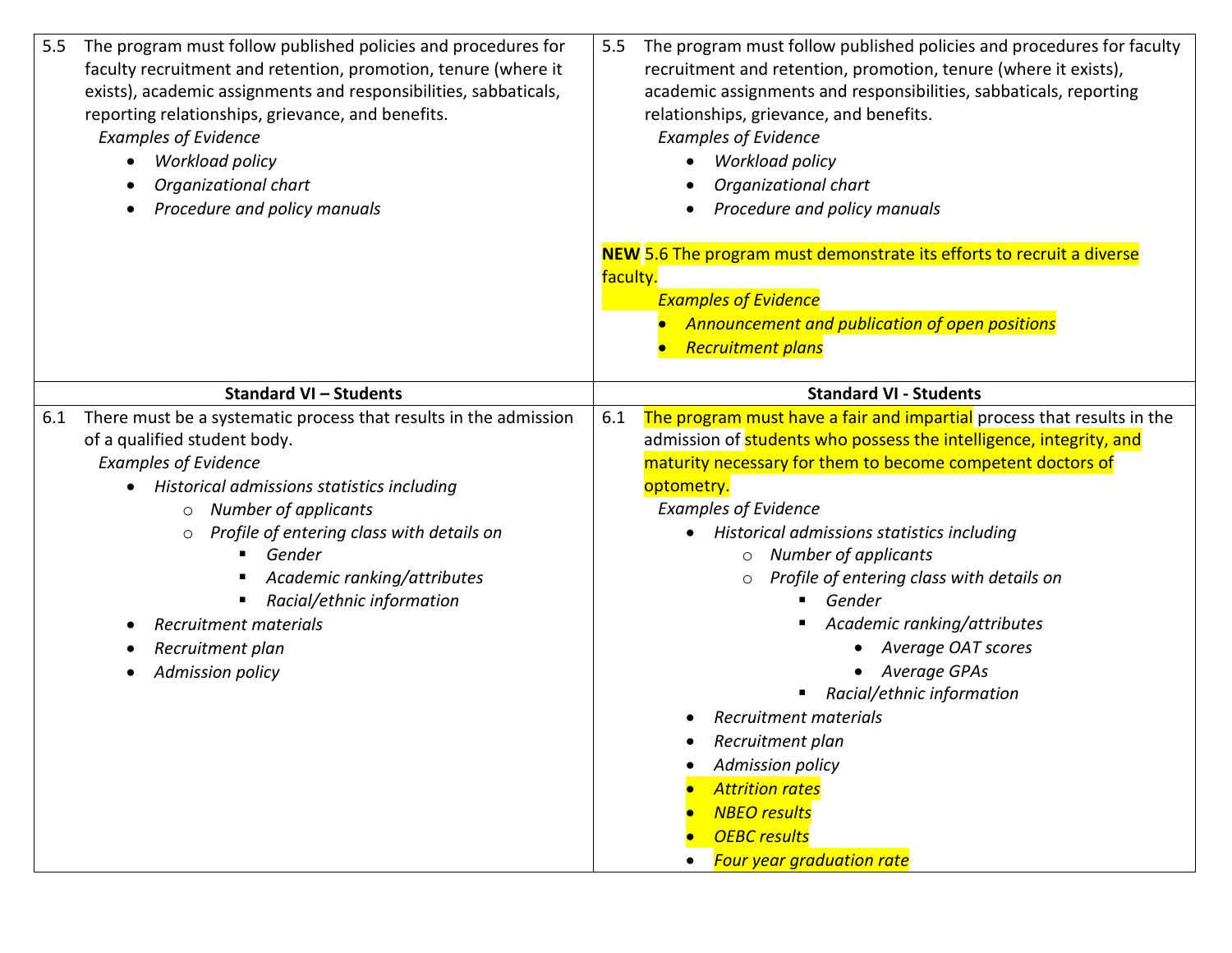|     | 6.2 The program must publish the criteria considered in selecting | 6.2 | The program must establish and publish the criteria considered in      |
|-----|-------------------------------------------------------------------|-----|------------------------------------------------------------------------|
|     | students who have the potential for success in the program and    |     | selecting students who have the potential for success in the program   |
|     | the profession.                                                   |     | and the profession.                                                    |
|     | <b>Examples of Evidence</b>                                       |     | <b>Examples of Evidence</b>                                            |
|     | <b>Examples of publications</b>                                   |     | <b>Examples of publications</b>                                        |
|     | Catalog<br>$\circ$                                                |     | $\circ$ Catalog                                                        |
|     | Web site<br>$\circ$                                               |     | Web site                                                               |
|     | Admissions criteria                                               |     | Admissions criteria                                                    |
|     | Pre-requisites<br>$\circ$                                         |     | Pre-requisites<br>$\circ$                                              |
|     | Admissions test<br>$\circ$                                        |     | Admissions test scores<br>∩                                            |
|     | <b>Interview</b><br>$\circ$                                       |     | <b>GPAs</b><br>$\circ$                                                 |
|     | Essays<br>$\circ$                                                 |     | <i>Interview</i><br>O                                                  |
|     | Letters of reference<br>$\circ$                                   |     | Essays                                                                 |
|     | Deadlines for submission<br>$\circ$                               |     | Letters of reference                                                   |
|     | <b>Application fees</b><br>$\circ$                                |     | Deadlines for submission<br>$\circ$                                    |
|     |                                                                   |     | <b>Application fees</b><br>$\circ$                                     |
|     | 6.2.1 Policies and procedures must be adhered to during the       |     | The program must adhere to fair and impartial policies and<br>6.2.1    |
|     | admissions process.                                               |     | procedures during the admissions process.                              |
|     | <b>Examples of Evidence</b>                                       |     | <b>Examples of Evidence</b>                                            |
|     | Admission policy, criteria and procedure                          |     | Admission policy, criteria and procedure                               |
|     | 6.2.2 The program must require that the accepted applicants       |     | 6.2.2 The program must require that the accepted applicants have       |
|     | have completed all prerequisites and at least an                  |     | completed all prerequisites and at least an equivalent of three        |
|     | equivalent of three academic years of postsecondary               |     | academic years of postsecondary education in an accredited             |
|     | education in an accredited institution prior to beginning         |     | institution prior to beginning the program.                            |
|     | the program.                                                      |     | <b>Examples of Evidence</b>                                            |
|     | <b>Examples of Evidence</b>                                       |     | Admission policy, criteria and procedure                               |
|     | Admission policy, criteria and procedure                          |     | Catalog                                                                |
|     | Catalog                                                           |     | Student records                                                        |
|     | Student records                                                   |     |                                                                        |
| 6.3 | The program must provide information to incoming students         | 6.3 | The program must provide information to incoming students regarding    |
|     | regarding pre-matriculation health standards, access to health    |     | pre-matriculation health standards, access to health care, personal    |
|     | care, personal counseling, and standards for immunization         |     | counseling, and standards for immunization against infectious disease. |
|     | against infectious disease.                                       |     | <b>Examples of Evidence</b>                                            |
|     | <b>Examples of Evidence</b>                                       |     | • Publications that describe the above                                 |
|     | Publications which describe the above                             |     |                                                                        |
| 6.4 | There must be an institutional commitment to serving students,    | 6.4 | There must be an institutional commitment to serving students,         |
|     | including an organizational element devoted to student affairs.   |     | including an organizational element devoted to student affairs.        |
|     | <b>Examples of Evidence</b>                                       |     | <b>Examples of Evidence</b>                                            |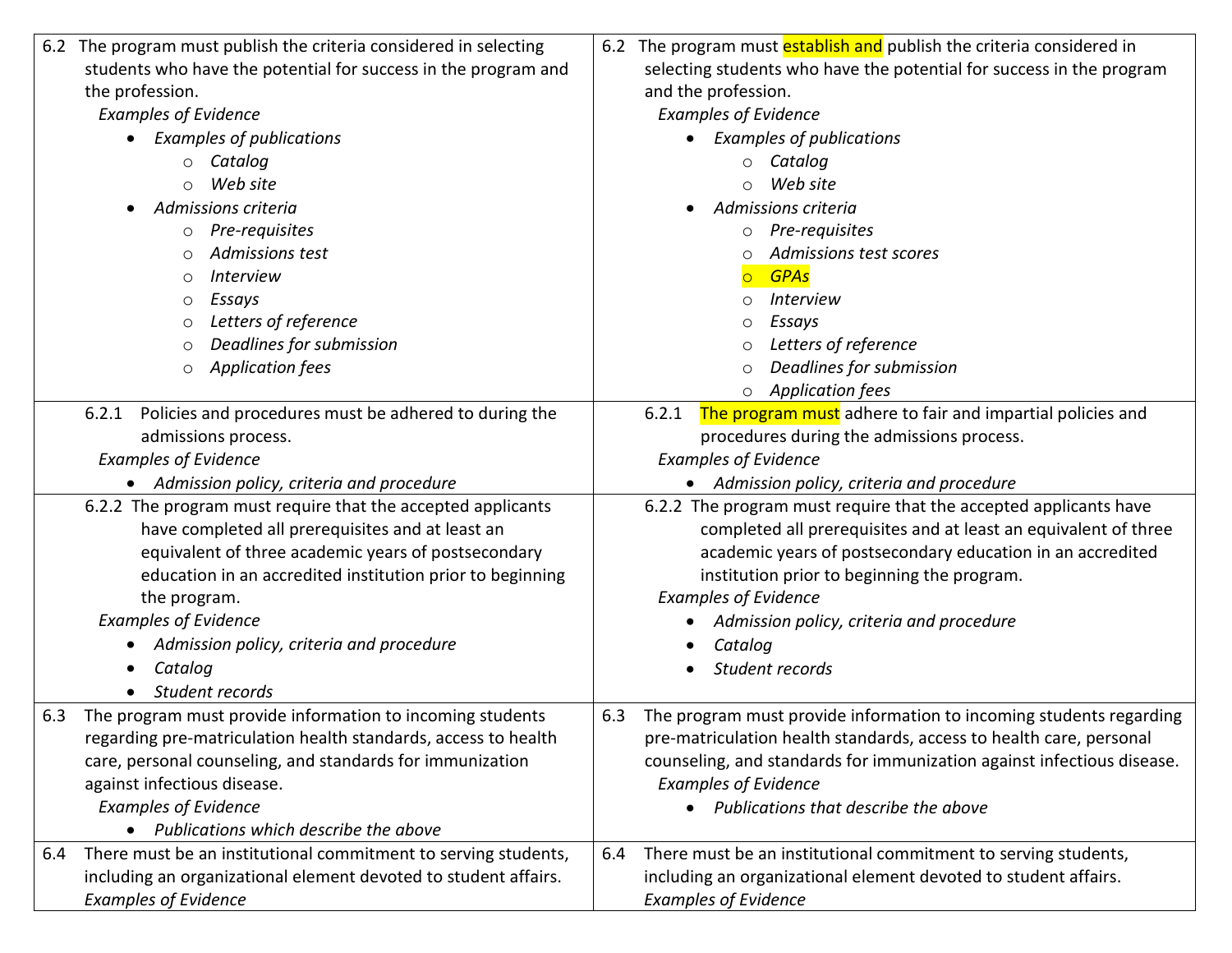| Organizational chart<br>$\bullet$                                                                                                                                                                                                                                                                                                                                                                                                                                                                                  | Organizational chart                                                                                                                                                                                                                                                                                                                                                                                                                                                                                                                               |
|--------------------------------------------------------------------------------------------------------------------------------------------------------------------------------------------------------------------------------------------------------------------------------------------------------------------------------------------------------------------------------------------------------------------------------------------------------------------------------------------------------------------|----------------------------------------------------------------------------------------------------------------------------------------------------------------------------------------------------------------------------------------------------------------------------------------------------------------------------------------------------------------------------------------------------------------------------------------------------------------------------------------------------------------------------------------------------|
| Description of duties of element devoted to student                                                                                                                                                                                                                                                                                                                                                                                                                                                                | Description of duties of element devoted to student affairs                                                                                                                                                                                                                                                                                                                                                                                                                                                                                        |
| affairs                                                                                                                                                                                                                                                                                                                                                                                                                                                                                                            | Position descriptions of personnel in student affairs                                                                                                                                                                                                                                                                                                                                                                                                                                                                                              |
| Position descriptions of personnel in student affairs<br>$\bullet$                                                                                                                                                                                                                                                                                                                                                                                                                                                 |                                                                                                                                                                                                                                                                                                                                                                                                                                                                                                                                                    |
| 6.4.1 At a minimum, student services must include financial aid<br>and debt counseling, academic counseling, learning<br>support services, career placement assistance, and<br>access to information technology support.<br><b>Examples of Evidence</b><br>Organizational chart<br>Position description of personnel in student affairs<br>Student handbook<br>Web site                                                                                                                                            | 6.4.1 At a minimum, student services must include financial aid and<br>debt counseling, academic counseling, learning support<br>services, career placement assistance, and access to<br>information technology support.<br><b>Examples of Evidence</b><br>Organizational chart<br>Position description of personnel in student affairs<br>Student handbook<br>Web site                                                                                                                                                                            |
| The program must maintain an orderly, accurate, confidential,<br>6.5<br>secure and permanent system of student records.<br><b>Examples of Evidence</b><br>• Policies on student record access                                                                                                                                                                                                                                                                                                                      | The program must maintain an orderly, accurate, confidential, secure<br>6.5<br>and permanent system of student records.<br><b>Examples of Evidence</b><br>• Policies on student record access                                                                                                                                                                                                                                                                                                                                                      |
| 6.6. The program's publications, written policies, advertising, and<br>student recruitment must present an accurate representation of<br>the program.<br><b>Examples of Evidence</b><br>• Publications, written policies, advertising, Web sites                                                                                                                                                                                                                                                                   | 6.6. The program's publications, written policies, advertising, and student<br>recruitment must present an accurate representation of the program.<br><b>Examples of Evidence</b><br>Publications, written policies, advertising, Web sites                                                                                                                                                                                                                                                                                                        |
| 6.6.1 The program must publish information on policies and<br>procedures on academic and professional standards,<br>grading, attendance, disciplinary conduct, retention,<br>dismissal and reinstatement, non-discrimination policy,<br>due process, academic calendar, tuition, fees, refund<br>policy, honors, scholarship and awards, and other related<br>matters.<br><b>Examples of Evidence</b><br>Documents which describe above<br>College catalog<br>O<br>Student handbook<br>O<br>Web site<br>$\bigcirc$ | 6.6.1 The program must publish and adhere to policies and<br>procedures on academic and professional standards, grading,<br>attendance, disciplinary conduct-actions, retention, dismissal<br>and reinstatement, non-discrimination policy, due process,<br>academic calendar, tuition, fees, refund policy, honors,<br>scholarship and awards, and other related matters.<br><b>Examples of Evidence</b><br>Documents that describe above<br>College catalog<br>$\circ$<br>Student handbook<br>∩<br>Web site<br>◯<br><b>Honor code</b><br>$\circ$ |
| 6.6.2 The program must publish and adhere to policies and<br>procedures regarding student grievances and must                                                                                                                                                                                                                                                                                                                                                                                                      | 6.6.2 The program must publish and adhere to policies and<br>procedures regarding student grievances and must maintain                                                                                                                                                                                                                                                                                                                                                                                                                             |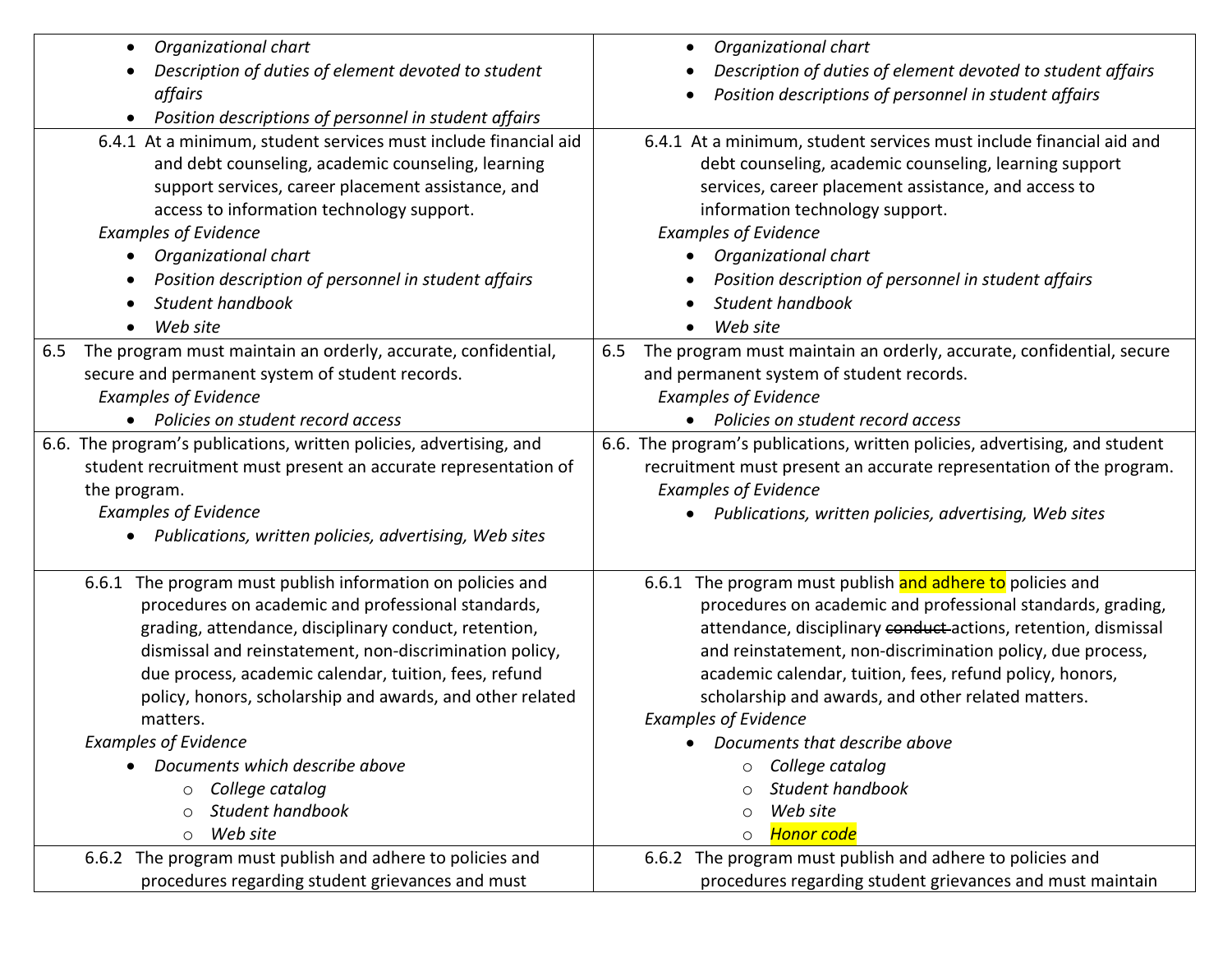| maintain records of receipt, investigation, adjudication                | records of receipt, investigation, adjudication and resolution of         |
|-------------------------------------------------------------------------|---------------------------------------------------------------------------|
| and resolution of such complaints.                                      | such complaints.                                                          |
| <b>Examples of Evidence</b>                                             | <b>Examples of Evidence</b>                                               |
| Documents which describe above                                          | Documents that describe above                                             |
| College catalog<br>$\circ$                                              | College catalog<br>$\circ$                                                |
| Student handbook<br>$\bigcirc$                                          | Student handbook                                                          |
| Web site<br>$\circ$                                                     | Web site<br>$\circ$                                                       |
| Record of complaints (on site)                                          | Record of complaints (on site)                                            |
| Students must be allowed access to faculty and administrators of<br>6.7 | Former 6.7 divided into two components.                                   |
| the program, and they must be given opportunities to participate        | The program must provide opportunities for students to access and<br>6.7  |
| in student governance and other leadership development                  | communicate with faculty and administrators of the program.               |
| activities.                                                             | <b>Examples of evidence</b>                                               |
| <b>Examples of Evidence</b>                                             | <b>Faculty and administration office hours</b>                            |
| Student governance documents<br>$\bullet$                               | Agenda, minutes, and/or reports of organized meetings                     |
| Organizational structure of student/school interactions                 | between administration and students.                                      |
| List of student committees                                              |                                                                           |
| Student involvement in program committees                               | 6.8 The program must provide opportunities for students to participate in |
|                                                                         | student governance, advocacy and other leadership development             |
|                                                                         | activities.                                                               |
|                                                                         |                                                                           |
|                                                                         | <b>Examples of Evidence</b>                                               |
|                                                                         | Student governance documents                                              |
|                                                                         | Organizational structure of student/school interactions                   |
|                                                                         | List of student committees                                                |
|                                                                         | Student involvement in program committees                                 |
|                                                                         |                                                                           |
|                                                                         |                                                                           |
| The program must make available to students information on<br>6.8       | <b>Renumbered 6.8</b> 6.9 The program must make available to students     |
| postgraduate educational programs, residencies, and fellowship          | information on postgraduate educational programs, such as                 |
| training opportunities.                                                 | residencies, graduate degrees and fellowship training opportunities.      |
| <b>Examples of Evidence</b>                                             | <b>Examples of Evidence</b>                                               |
| Publications which provide information on the above                     | Publications that provide information on the above                        |
| Standard VII - Facilities, Equipment and Resources                      | Standard VII - Facilities, Equipment and Resources                        |
| The teaching and patient care facilities and equipment must be<br>7.1   | The teaching and patient care facilities and equipment must be<br>7.1     |
| appropriate to fulfill the mission, goals and objectives of the         | appropriate to fulfill the mission, goals and objectives of the program.  |
| program.                                                                | <b>Examples of Evidence</b>                                               |
| <b>Examples of Evidence</b>                                             |                                                                           |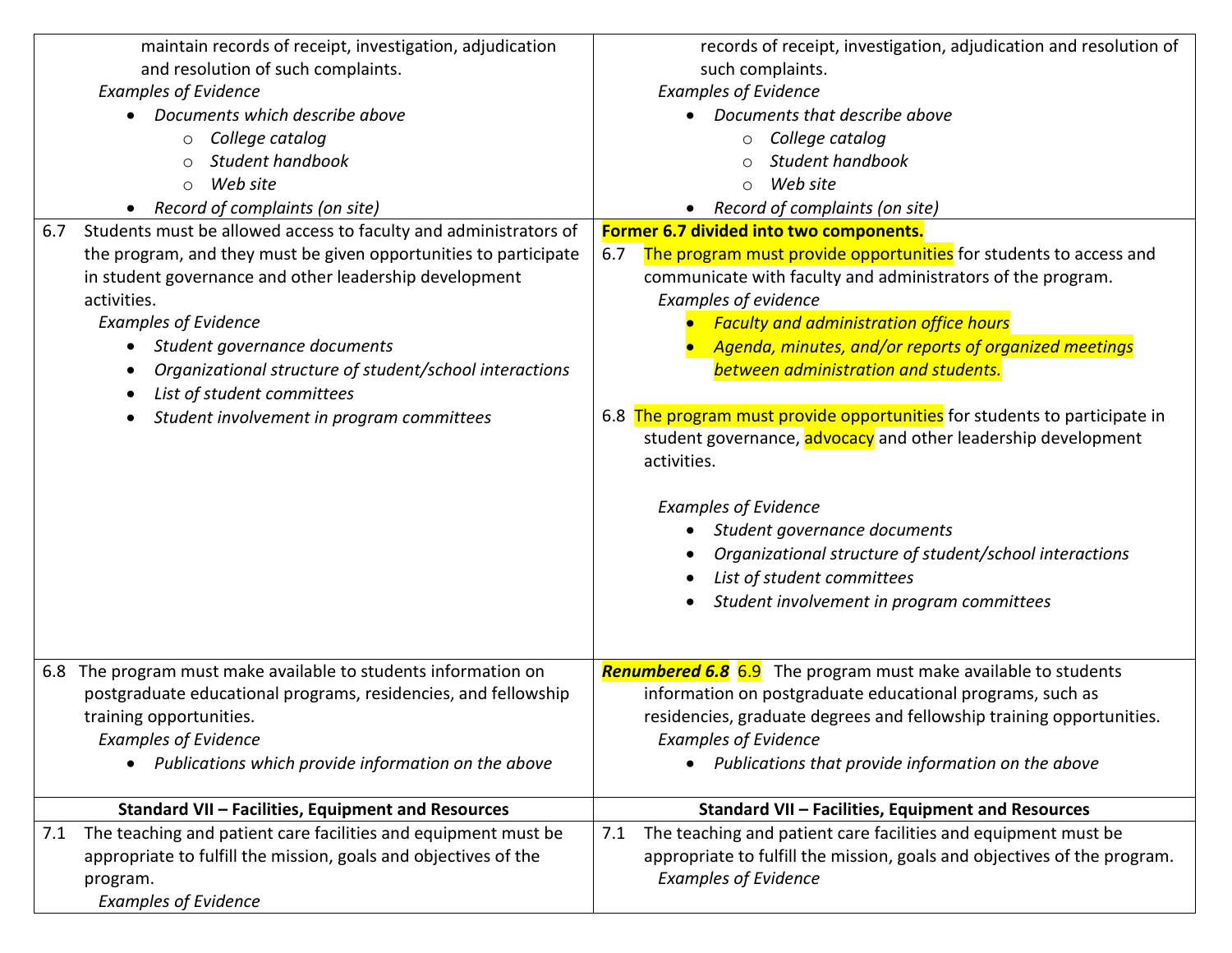|     | Documents or narrative description of physical plant,<br>$\bullet$<br>and its utilization<br>Floor plan of facilities<br>$\bullet$<br>Documents or narrative description of any planned<br>changes in facilities<br>Documentation or current description of equipment<br>$\bullet$<br>relative to quantity, condition and currency<br>Documentation of facility certification by external<br>$\bullet$<br>agencies<br>Classroom technology                                                |     | Documents or narrative description of physical plant, and its<br>utilization<br>Floor plan of facilities<br>Documents or narrative description of any planned changes in<br>facilities<br>Documentation or current description of equipment relative to<br>quantity, condition and currency<br>Documentation of facility certification by external agencies<br>Classroom technology                                                                                                                                                                                          |
|-----|-------------------------------------------------------------------------------------------------------------------------------------------------------------------------------------------------------------------------------------------------------------------------------------------------------------------------------------------------------------------------------------------------------------------------------------------------------------------------------------------|-----|------------------------------------------------------------------------------------------------------------------------------------------------------------------------------------------------------------------------------------------------------------------------------------------------------------------------------------------------------------------------------------------------------------------------------------------------------------------------------------------------------------------------------------------------------------------------------|
|     | 7.1.1 The program must provide for the repair, maintenance and<br>replacement of physical facilities and equipment.<br><b>Examples of Evidence</b><br>Replacement policies and schedule<br>Description of available financial resources for<br>equipment repair and replacement<br>Description of personnel and facilities for equipment and<br>$\bullet$<br>physical facility maintenance and repair<br>Plans for renovation or acquisition of facilities<br>Equipment acquisition plans |     | 7.1.1 The program must plan and provide for the repair, maintenance<br>and replacement of physical facilities, ophthalmic instruments<br>and other equipment, and computers and other technology<br>infrastructure.<br><b>Examples of Evidence</b><br>Replacement policies and schedule<br>Description of available financial resources for equipment<br>repair and replacement<br>Description of personnel and facilities for equipment and<br>physical facility maintenance and repair<br>Plans for renovation or acquisition of facilities<br>Equipment acquisition plans |
| 7.2 | The program must provide access to well-maintained library and<br>information facilities, sufficient in size, breadth of holdings, and<br>information technology to support the program's education and<br>other missions.<br><b>Examples of Evidence</b><br>List of library holdings<br>Library floor plan<br>Electronic information resources<br>Description of information technology<br>IT support services<br>$\circ$<br>Computer and IT resources                                   | 7.2 | The program must provide access to well-maintained library, study<br>space and information facilities, sufficient in size, breadth of holdings,<br>and information technology to support the program's education and<br>other missions.<br><b>Examples of Evidence</b><br>List of library holdings<br>Library floor plan<br>Electronic information resources<br>Description of Information Technology (IT)<br>$\circ$ IT support services<br>Computer and IT resources                                                                                                       |
|     | 7.3 The library and information services staff must be supportive of<br>the needs of the faculty, residents and students of the program.<br><b>Examples of Evidence</b><br>• Hours of library service                                                                                                                                                                                                                                                                                     |     | 7.3 The library and information services staff must support the needs of the<br>faculty, residents and students of the program.<br><b>Examples of Evidence</b><br>• Hours of library service                                                                                                                                                                                                                                                                                                                                                                                 |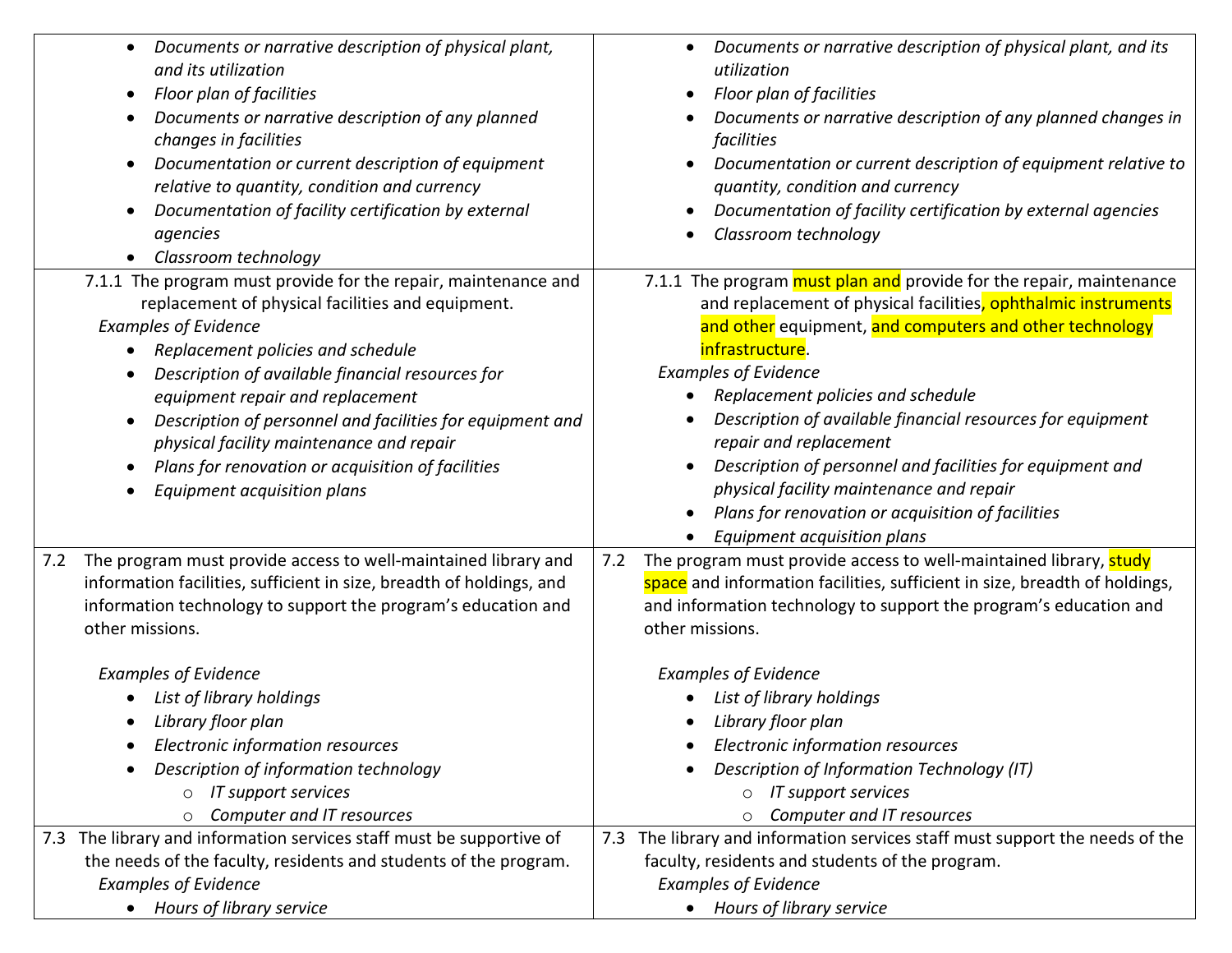| Organizational chart for library and information services<br>$\bullet$<br>Curriculum vitae for key information resources personnel<br>Information resource services available<br>Surveys of patron satisfaction and use                                                                                                                                                                                                                                                                                         | Organizational chart for library and information services<br>Curriculum vitae for key information resources personnel<br>Information resource services available<br>Surveys of patron satisfaction and use<br>Summary of training provided to faculty, students and staff<br>regarding utilization of library and information services<br>NEW 7.4 The program must have an emergency preparedness plan.                                                                                                                |
|-----------------------------------------------------------------------------------------------------------------------------------------------------------------------------------------------------------------------------------------------------------------------------------------------------------------------------------------------------------------------------------------------------------------------------------------------------------------------------------------------------------------|------------------------------------------------------------------------------------------------------------------------------------------------------------------------------------------------------------------------------------------------------------------------------------------------------------------------------------------------------------------------------------------------------------------------------------------------------------------------------------------------------------------------|
|                                                                                                                                                                                                                                                                                                                                                                                                                                                                                                                 | <b>Examples of Evidence</b>                                                                                                                                                                                                                                                                                                                                                                                                                                                                                            |
|                                                                                                                                                                                                                                                                                                                                                                                                                                                                                                                 | Emergency preparedness plan.                                                                                                                                                                                                                                                                                                                                                                                                                                                                                           |
| Standard VIII - Clinic Management and Patient Care Policies                                                                                                                                                                                                                                                                                                                                                                                                                                                     | <b>Standard VIII - Clinic Management and Patient Care Policies</b>                                                                                                                                                                                                                                                                                                                                                                                                                                                     |
| 8.1<br>The program must have or be assured the use of a clinical patient<br>care program sufficient to fulfill the mission, goals and objectives.<br><b>Examples of Evidence</b><br>Description of institution's clinical patient care program<br>Description of affiliated clinical patient care programs<br>Description of patient demographics                                                                                                                                                               | The program must have or be assured the use of a clinical patient care<br>8.1<br>program sufficient to fulfill its mission, goals and objectives.<br><b>Examples of Evidence</b><br>Description of institution's clinical patient care program<br>Description of affiliated clinical patient care programs<br>Description of patient demographics                                                                                                                                                                      |
|                                                                                                                                                                                                                                                                                                                                                                                                                                                                                                                 | NEW 8.1.1 The clinical patient care program must include an integrated<br>teaching clinic primarily staffed by faculty members who are<br>employed by the program.                                                                                                                                                                                                                                                                                                                                                     |
| A coordinated system of clinical governance, administration,<br>8.2<br>management and evaluation must be in place for clinics managed<br>by the program.<br><b>Examples of Evidence</b><br>Clinic administration organization chart<br>Description of clinic administration<br>Clinic management policies<br>Procedures for evaluating clinic administrators<br>Procedures for evaluating effectiveness of clinical<br>operation<br>Position description(s) for principal administrators of<br>clinical program | A coordinated system of clinical governance, administration,<br>8.2<br>management and evaluation must be <b>followed by</b> all clinics managed<br>by the program.<br><b>Examples of Evidence</b><br>Clinic administration organization chart<br>Description of clinic administration<br>Clinic management policies<br>Procedures for evaluating clinic administrators<br>Procedures for evaluating effectiveness of clinical operation<br>Position description(s) for principal administrators of clinical<br>program |
| 8.2.1 A clinic manual which includes all clinic policies and<br>procedures must be published and accessible to student<br>clinicians, faculty and staff.<br><b>Examples of Evidence</b>                                                                                                                                                                                                                                                                                                                         | The program must publish and make available to staff, student<br>8.2.1<br>clinicians, residents and faculty, a clinic manual which includes<br>all clinic policies and procedures.<br><b>Examples of Evidence</b>                                                                                                                                                                                                                                                                                                      |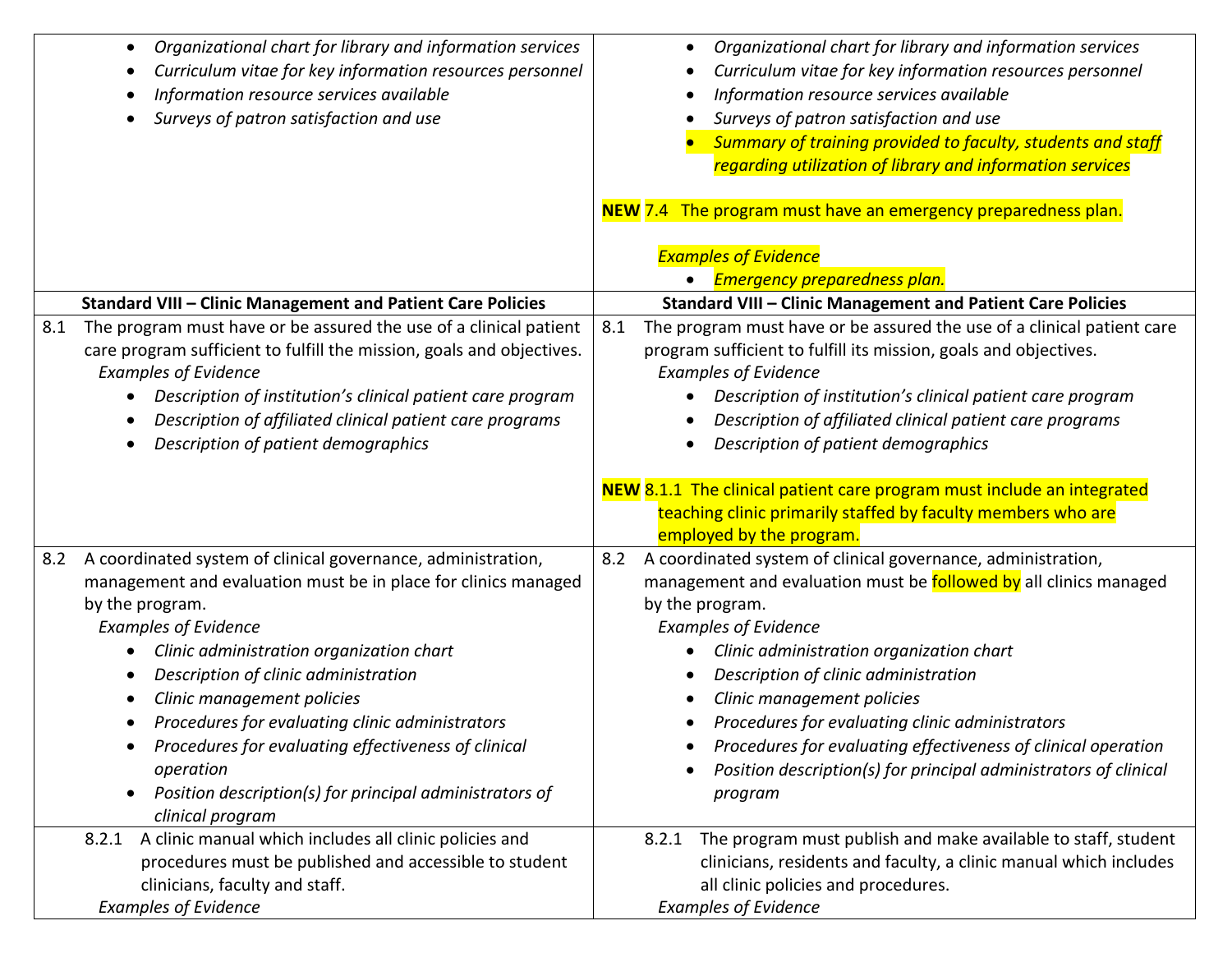| Clinic manual<br>$\bullet$                                                | Clinic manual                                                            |
|---------------------------------------------------------------------------|--------------------------------------------------------------------------|
| Electronic clinic manual<br>$\bullet$                                     | Electronic clinic manual                                                 |
| 8.2.2 The program must verify credentials of faculty members              | 8.2.2 The program must verify credentials of faculty members who         |
| who serve in the clinic.                                                  | serve in the clinic.                                                     |
| <b>Examples of Evidence</b>                                               | <b>Examples of Evidence</b>                                              |
| <b>Faculty credentials</b><br>$\bullet$                                   | <b>Faculty credentials</b>                                               |
| <b>Credentialing process</b>                                              | Credentialing process                                                    |
| 8.2.3 The program must define the scope and extent of clinical            | 8.2.3 The program must define the scope and extent of clinical           |
| privileges for each faculty member who serves in the                      | privileges for each faculty member who serves in the clinic.             |
| clinic.                                                                   | <b>Examples of Evidence</b>                                              |
| <b>Examples of Evidence</b>                                               | Description of procedures to grant clinical privileges                   |
| Description of procedures to grant clinical privileges<br>$\bullet$       | Completed privileging documents                                          |
| Completed privileging documents                                           |                                                                          |
| The patient record must allow for efficient review of the<br>8.2.4        | The patient record must allow for efficient review of the<br>8.2.4       |
| patient's condition and any previous care that has been                   | patient's condition and any pertinent previous care provided at          |
| provided at the program's clinical facility.                              | the program's clinical facility.                                         |
| <b>Examples of Evidence</b>                                               | <b>Examples of Evidence</b>                                              |
| Copies of written or electronic patient records (on-site)<br>$\bullet$    | Copies of written or electronic patient records (on-site)                |
| 8.2.5 The clinic must conduct an ongoing, planned quality                 | The clinic must conduct a <b>continuous</b> quality assessment,<br>8.2.5 |
| assessment, improvement and compliance program,                           | improvement and compliance program that provides for                     |
| which evaluates the provision of health, eye and vision                   | remediation when deficiencies are identified.                            |
| services and provides for remediation when deficiencies                   | <b>Examples of Evidence</b>                                              |
| are identified.                                                           | Description of quality assessment program                                |
| <b>Examples of Evidence</b>                                               | Evaluation of clinic services by staff, patients or students             |
| Description of quality assessment program<br>$\bullet$                    | Examples of remediation of deficiencies                                  |
| Evaluation of clinic services by staff, patients or students<br>$\bullet$ | Description of faculty/staff/student in-service programs                 |
| Examples of remediation of deficiencies<br>$\bullet$                      |                                                                          |
| Description of faculty/staff/student in-service programs                  |                                                                          |
| The clinic must publish or post policies and procedures on<br>8.2.6       | The clinic must publish or post policies and procedures on the<br>8.2.6  |
| the patient's rights and responsibilities.                                | patient's rights and responsibilities.                                   |
| <b>Examples of Evidence</b>                                               | <b>Examples of Evidence</b>                                              |
| Posted patient bill of rights<br>$\bullet$                                | Posted patient bill of rights                                            |
| Handouts which include patient bill of rights<br>$\bullet$                | Handouts which include patient bill of rights                            |
| Publication which include patient bill of rights<br>$\bullet$             | Publication which include patient bill of rights                         |
| Informed consent documents                                                | Informed consent documents                                               |
| The clinic must have written procedures for receiving and<br>8.2.7        | 8.2.7 The clinic must have written procedures for receiving and          |
| resolving patient complaints, grievances and appeals.                     | resolving patient complaints, grievances and appeals.                    |
| <b>Examples of Evidence</b>                                               | <b>Examples of Evidence</b>                                              |